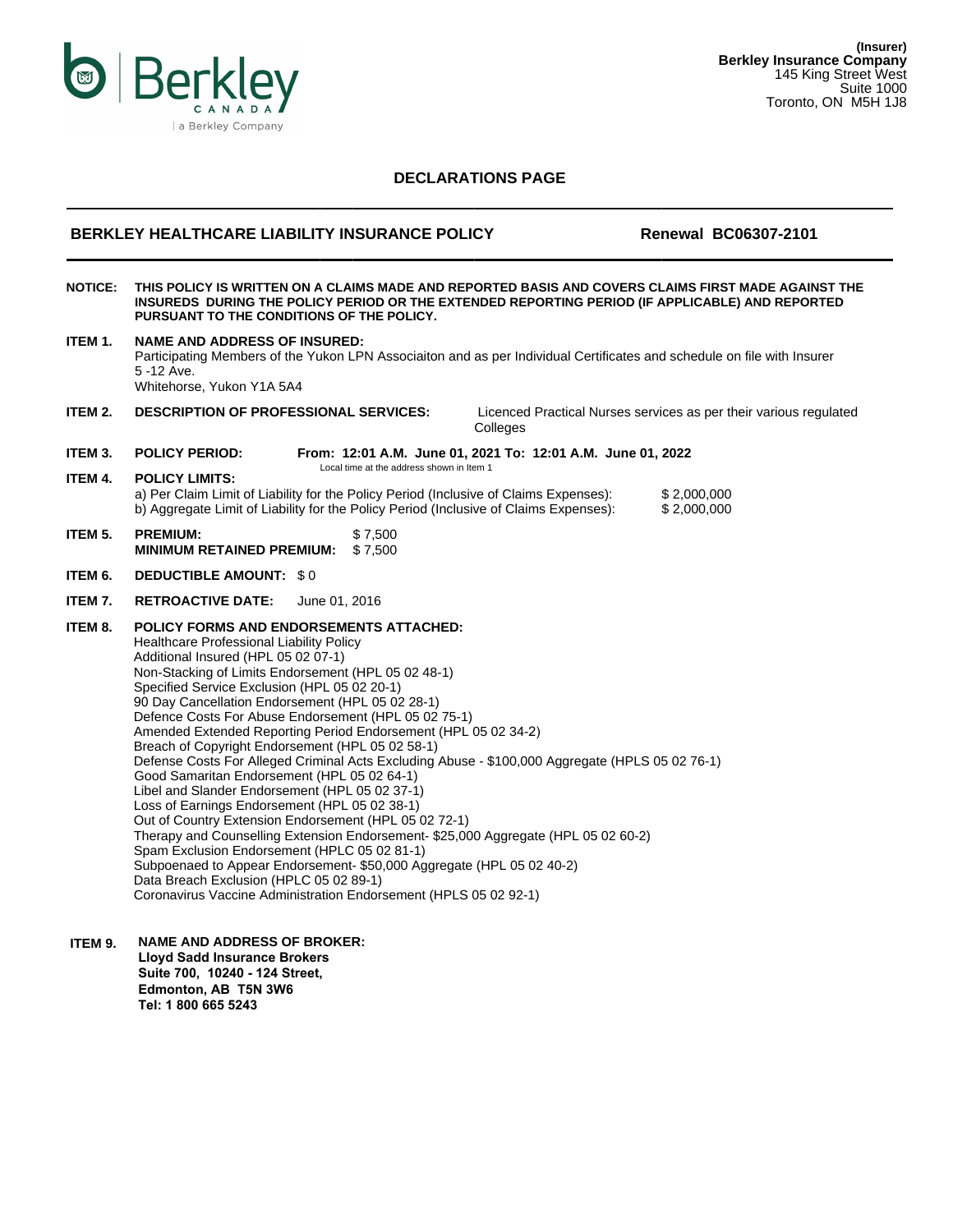

**These Declarations, the completed and signed application and this Policy with Endorsements shall constitute the contract between the Insured and the Insurer.**

**In witness whereof, the Insurer has caused this Policy to be signed by its authorized signing officer,**



Date issued: **June 02, 2021**

**This policy and the Declarations Page contains clauses which may limit the amount payable.**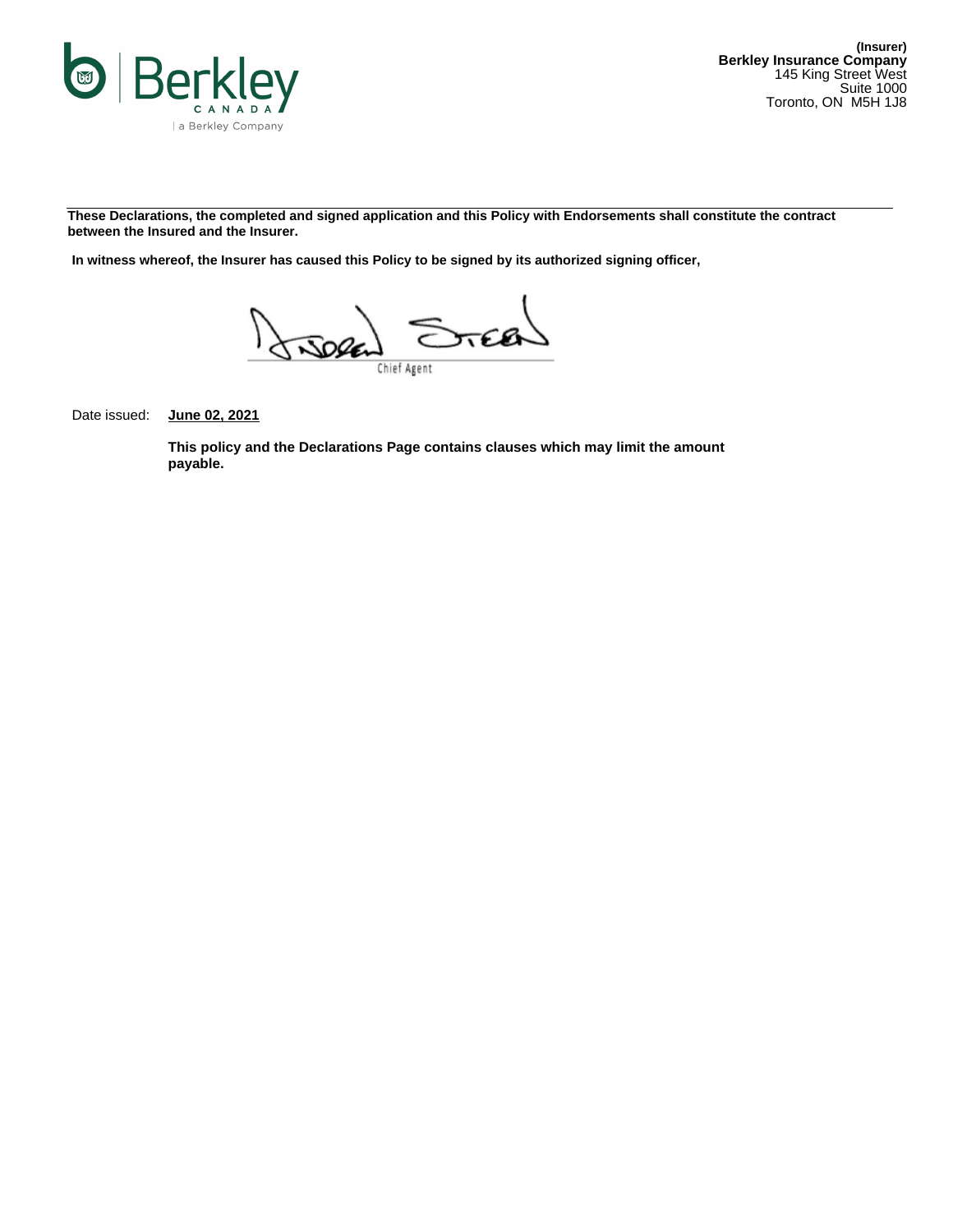

# **HEALTHCARE PROFESSIONAL LIABILITY POLICY**

# **THIS IS A CLAIMS-MADE AND REPORTED POLICY. PLEASE READ THIS POLICY CAREFULLY. OUR LIMIT OF LIABILITY AVAILABLE WILL BE REDUCED BY THE AMOUNTS PAID FOR DAMAGES AND CLAIMS EXPENSES.**

Throughout this policy the words you and your refer to the **Named Insured** as defined in Section II. K. The words we, us and our refer to Berkley Insurance Company (Company). Words which are in **bold** writing throughout this document are defined terms within the Definitions section of this policy.

In consideration of the premium paid, in reliance upon the statements in the Application which is made a part of this policy and subject to the terms and conditions of this policy, the Company agrees with the **Named Insured** as follows:

### **I. INSURING AGREEMENT**

We will pay on behalf of the **insured** those amounts which the **insured** is legally obligated to pay as **damages** and **claim expenses** caused by a **professional incident** taking place within the policy territory and subsequent to the retroactive date and prior to the expiration or termination date of this policy, for which a **claim** is first made against the **insured** during the **policy period** and reported to us in writing during the **policy period** or any applicable Extended Reporting Period, as described in Section VII Extended Reporting Period; provided that prior to the inception date of this policy, no **insured** knew, nor could have reasonably foreseen, that the **professional incident** might result in a **claim.**

### **II. DEFINITIONS**

- **A. Abuse** means sexual, physical, psychological or emotional abuse, molestation or harassment, including corporal punishment.
- **B. Advertising Activities** means a notice that is broadcast or published to the general public or specific market segments about your goods, products or services for the purpose of attracting customers or supporters. For the purpose of this definition:
	- **1.** Notices that are published include material placed on the Internet or on similar electronic means of communication; and
	- **2.** Only that part of a website that promotes your goods, products or services for the purpose of attracting customers or supporters shall be considered **advertising activities**.
- **C. Advertising Injury** means injury arising out of one or more of the following offenses committed in the course of the **Named Insured's advertising activities**:
	- **1.** Libel, slander or defamation;
	- **2.** Disparaging a person's or organization's goods, products or services;
	- **3.** Oral or written publication of material that violates a person's right of privacy;
	- **4.** Misappropriation of advertising ideas or style of doing business;
	- **5.** Piracy or unfair competition;
	- **6.** Use of another's advertising ideas; or
	- **7.** Infringing upon another's copyright, title, slogan, patent, trademark, trade name, trade dress or service mark.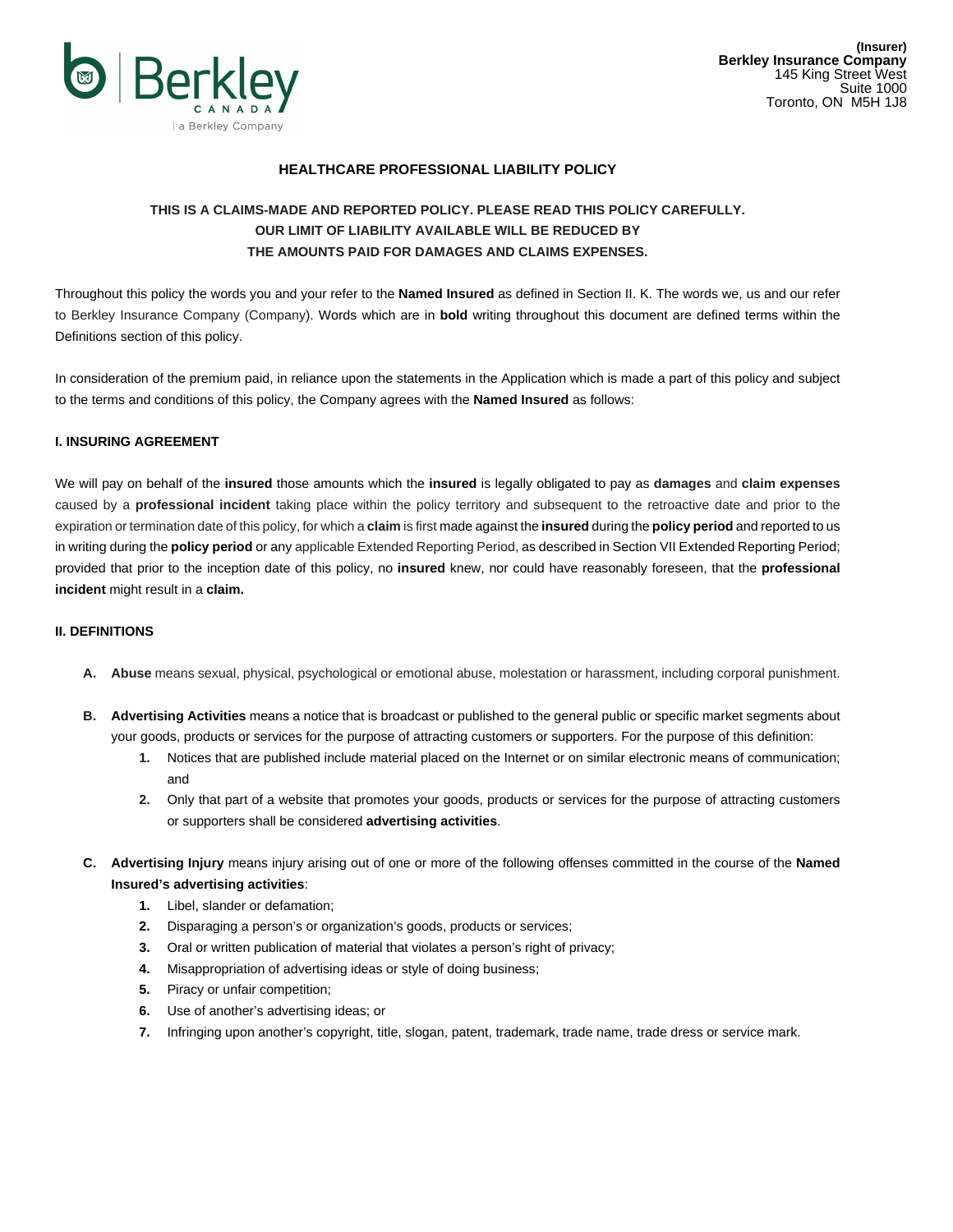

# **D. Claim** means:

- **1.** A written demand for money or services received by any **insured** resulting from a **professional incident**;
- **2.** Service of a civil proceeding against an **insured** in which **damages** resulting from a **professional incident** are claimed; and
- **3.** An arbitration proceeding to which the **insured** is required to submit or to which the **insured** has submitted with our consent, in which **damages** resulting from a **professional incident** are claimed.

# **E. Claim Expenses** means:

- **1.** Fees, costs and expenses resulting from the investigation, adjustment, settlement and defense of a **claim**.
- **2.** Allowable expenses of \$250 per day but no more than \$5,000 in total for the compensation of all **insureds** for personally attending any legal proceeding at our request. These allowable expenses shall not be applied to the applicable Limits of Liability or to the deductible.
- **3.** The premiums for appeal, attachment or similar bonds, but only for bond amounts within the applicable Limits of Liability. We do not have to furnish these bonds.
- **4.** Prejudgment interest awarded against the **insured** on that part of any covered judgment we pay. If we make an offer to pay the applicable Limits of Liability, we will not pay any prejudgment interest based on that period of time after the offer.
- **5.** All interest on the full amount of any covered judgment that accrues after entry of the judgment and before we have paid, offered to pay, or have tendered or deposited to a court of competent jurisdiction the part of the judgment that is within the applicable Limits of Insurance.

## **Claim Expenses** do not include:

- **1.** Salaries or expenses of your regular employees, independent contractors, directors or officers;
- **2.** Fines, penalties or taxes levied against the **insured**;
- **3.** Fees, costs or expenses incurred by the **insured** without our prior written consent. These unilaterally incurred fees, costs or expenses will not be reimbursed by us nor reduce the deductible under the policy**.**
- **F. Clinical Trial** means the testing of material to establish the effectiveness or safety of such material as a drug, biologic, medical device, dietary supplement, cosmetic, cosmetic drug or medical food, including the taking of all steps to obtain the informed consent of any human beings participating in such tests, and the performance of all other activities taken in connection with such testing.
- **G. Damages** mean a monetary and compensatory judgment, award or settlement. However, **damages** do not include:
	- **1.** Punitive or exemplary damages or any damages which are a multiple of compensatory damages**;**
	- **2.** Amounts the **insured** is required to pay or return as restitution;
	- **3.** Fines, penalties, sanctions, taxes or fees assessed against the **insured**;
	- **4.** Judgments or awards arising from acts deemed uninsurable by law;
	- **5.** Fees or charges, including over-charges or cost overruns incurred by an **insured**;
	- **6.** Collecting fees of an **insured** from a third party;
	- **7.** The return of fees or other compensation paid to an **insured**; or
	- **8.** Non-pecuniary relief.
- **H. Direct Patient Care** means examination, diagnosis, testing and/or the treatment of any patient.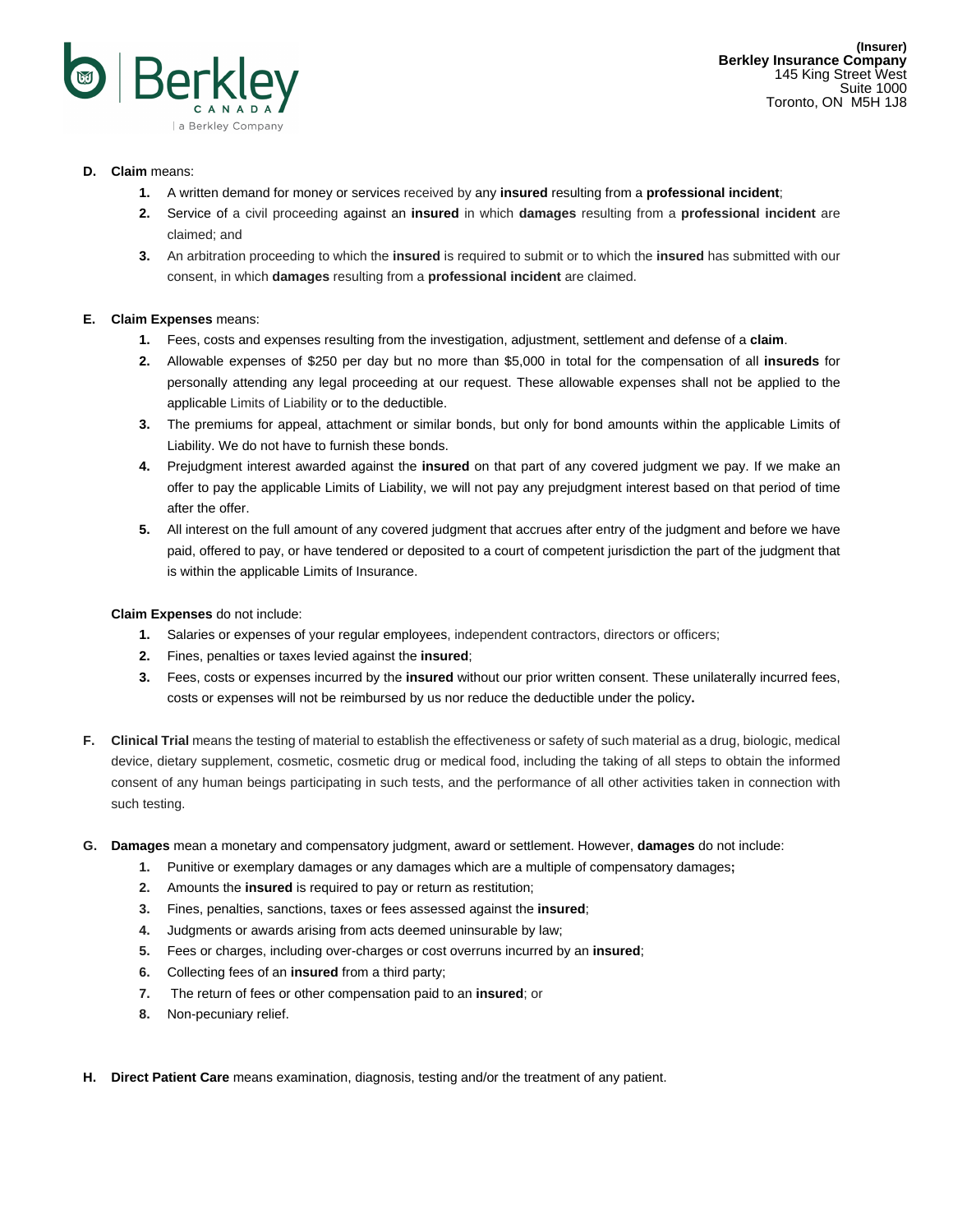

### **I. Insured** means:

- **1.** The **Named Insured**;
- **2.** Your current and former employees, principals, partners, executive officers, directors, members, managers, stockholders, trustees, volunteer workers, or **medical directors** while acting on your behalf within the course and scope of their duties; except coverage will not be afforded to the following professionals: physicians, dentists, ophthalmologists, podiatrists, nurse midwives or certified registered nurse anesthetists (CRNA's);
- **3.** In the event of death or incapacity of any **insured**, their legal representative in his or her capacity as such, for any **claim** against the **insured**; and
- **4.** Any student enrolled in a training program, but only while acting within the scope of their duties as such and under the direct supervision of faculty members or educators of such training program.
- **J. Medical Director** means a healthcare professional employed or contracted by you in an administrative capacity.
- **K. Named Insured** means the entity or individual named in the Declarations.
- **L. Other Insurance** includes, but is not limited to, coverage or benefits provided by self-insurance arrangements, pools, selfinsurance trusts, captive insurance companies, inter-insurance exchanges, mutual insurance companies, stock insurance companies, risk retention groups, reciprocal exchanges, mutual benefit or assistance programs, or any other plan or agreement of risk assumption.
- **M. Personal** I**njury** means injury arising out of one or more of the following offenses;
	- **1.** False arrest, detention or imprisonment;
	- **2.** Malicious prosecution;
	- **3.** Wrongful entry or wrongful eviction;
	- **4.** Invasion of right of private occupancy;
	- **5.** Oral or written publication of material that slanders or libels a person or organization or defames or disparages a person's or organization's goods, products or services; or
	- **6.** Oral or written publication of material that violates a person's right of privacy.
- **N. Policy Period** means the period from the inception date stated in the Declarations to the expiration date stated in the Declarations, or its earlier termination date, if any.
- **O. Privacy Law** means:
	- **1.** The Canadian Personal Information and Electronic Documents Act (PIPEDA);
	- **2.** Other similar federal, provincial, state, territorial or regional identity theft and privacy protection laws requiring commercial entities that collect personal information to post privacy policies, adopt specific privacy controls, or notify individuals in the event that personal information has potentially been compromised.
- **P. Professional Incident** means a negligent act, error or omission in the rendering of or failure to render **professional services** by the **insured** or a person acting under the **insured's** direction, control or supervision and for whose acts, errors or omissions the **insured** is legally liable. All **professional incidents** that are logically or causally connected will be deemed one **professional incident** that, for the purpose of determining coverage under this policy, occurred at the time of the earliest act, error or omission.
- **Q. Professional Services** means services performed by an **insured** for others involving specialized training, knowledge and skill while in the pursuit of the **insured's** business stated in the Declarations.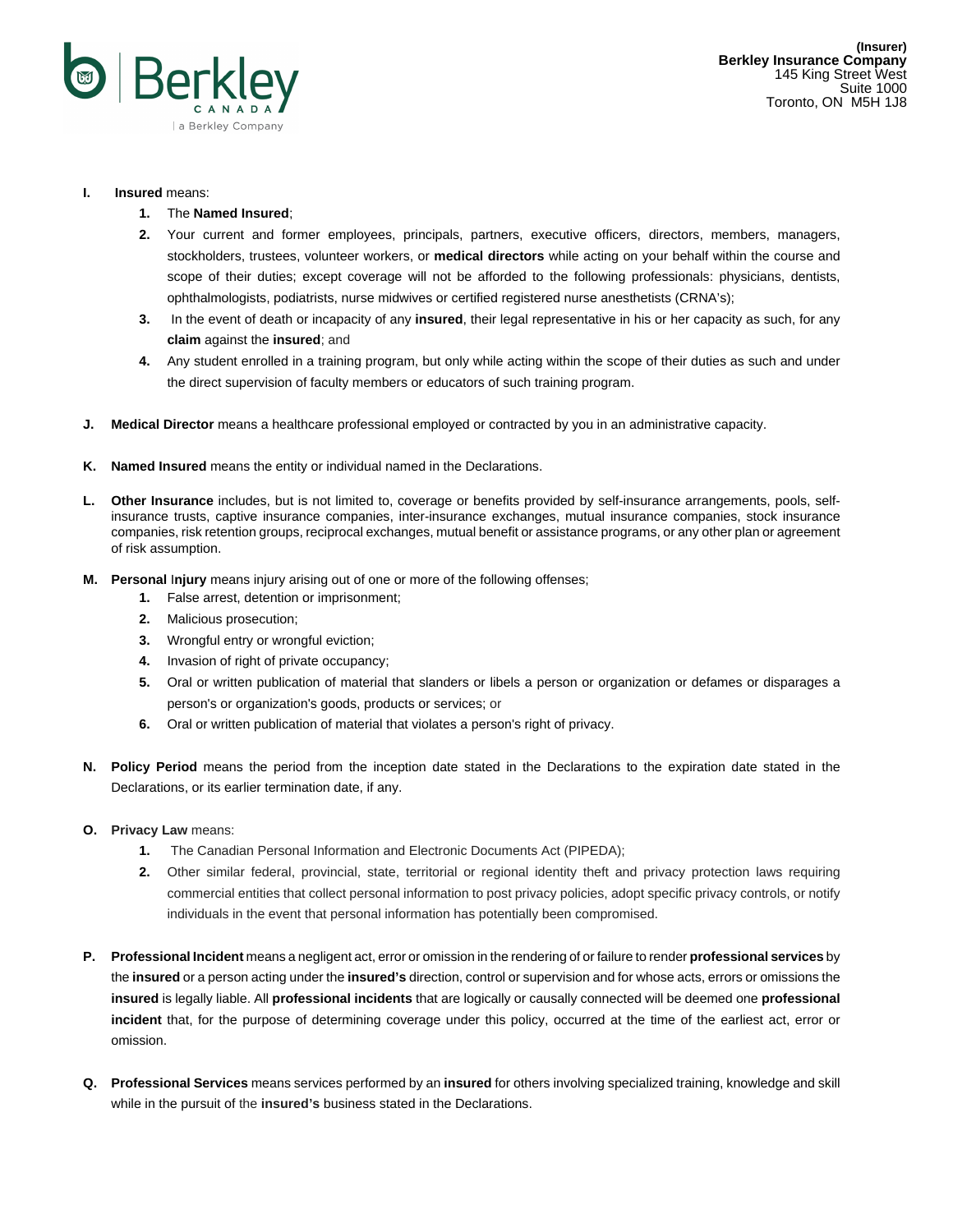

### **R. Property Damage** means:

- **1.** Physical injury to or destruction of tangible property, including all resulting loss of use of that property;
- **2.** Clean up costs; or
- **3.** Loss of use of tangible property that has not been physically injured or destroyed.

### **III. DEFENCE**

We have the right and duty to defend any **claim** brought against the **insured** seeking damages caused by a **professional incident** to which this insurance applies**,** including the right to appoint counsel to defend the **insured**, and will do so even if any of the allegations of the **claim** are groundless, false or fraudulent. We may make such investigation and settlement of any **claim** as we deem expedient. Our right and duty to defend ends when we have used up the applicable Limits of Liability in the payment of **damages** and/or **claims expenses** or have tendered the applicable Limits of Liability to a court of competent jurisdiction. We have no obligation or duty to defend any **claim** for which coverage is excluded hereunder or not otherwise afforded by this policy and we are not obligated to pay any **claim expenses** incurred by the **insured** in the defense of any **claim** not covered by this policy.

### **IV. INCIDENT REPORTING PROVISIONS**

If during the **policy period**, you first become aware of any specific and identifiable **professional incident** and during the **policy period** give written notice to us of:

- **a.** The specific **professional incident** including the date(s) and parties involved;
- **b.** The **damages** which have or may result from such **professional incident**; and
- **c.** The circumstances by which you first became aware of such **professional incident**, then such **professional incident** shall be deemed a **claim** under this policy.

### **V. POLICY TERRITORY**

This policy applies to **professional incidents** in Canada and any **claim** first brought and continuously maintained against the **insured** in Canada.

### **VI. EXCLUSIONS**

This policy does not apply to:

- **A.** A **claim** made by an **insured** or their spouse or relatives, against any other **insured**;
- **B. Professional services** provided by a **medical director** involving **direct patient care**; however, this exclusion does not apply if the **medical director** is expected to provide **professional services** as part of their job description. In the event that coverage applies, it will be limited to the **Named Insured** for their vicarious liability arising out of the **professional services** provided by such **medical director**, and no coverage will be provided to the **medical director** that provided the **professional services;**
- **C.** Any act, error or omission which is knowingly wrongful, dishonest, fraudulent, criminal or malicious;
- **D.** Any **professional incident** caused by any **insured** while under the influence of intoxicants or narcotics; however this exclusion shall apply only if the **Named Insured** knew or ought to have known that the **insured** was under the influence of an intoxicant or narcotic while rendering or failing to render such **professional services**. In the event that coverage applies, it will be limited to the **Named Insured** for their vicarious liability arising out of the **professional services** provided by such **insured**,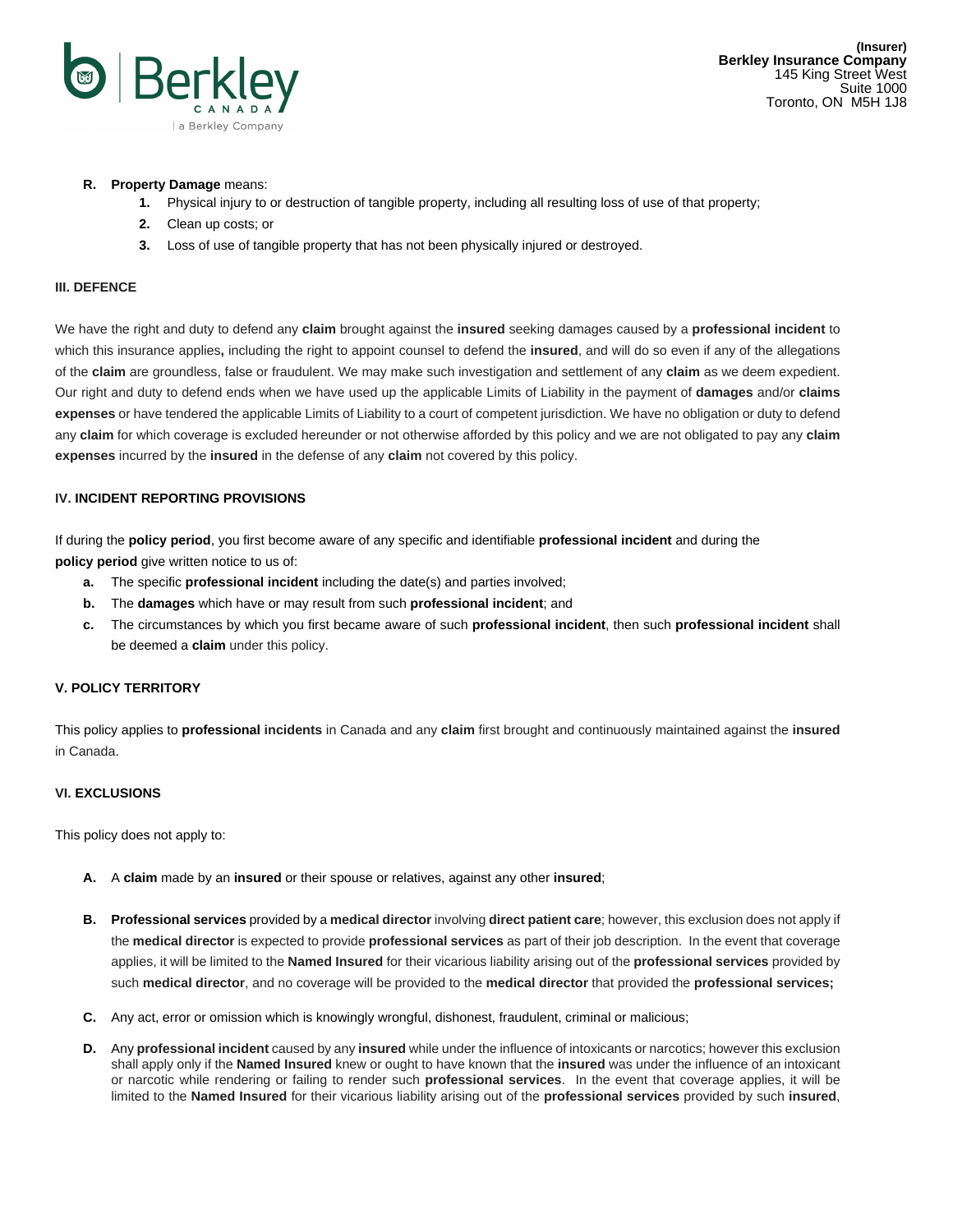

and no coverage will be provided to the **insured** that provided the **professional services** under the influence of an intoxicant or narcotic;

- **E.** Any **claim** based upon or arising out of the insolvency or bankruptcy of any **insured** or any person, firm or organization;
- **F.** Any **claim** for discrimination, violation of civil rights, or any allegation that a person was subjected to unfair treatment or a denial or reduction of benefits, privileges or accommodation in violation of any law, statute, ordinance or regulation designed to ensure equal access to opportunities, goods, services, facilities and accommodations;
- **G.** Any **claim** based upon or arising out of actual or threatened **abuse**, sexual advances, or sexual acts or any behaviour or communications intended to lead to, or culminate in, **abuse**, sexual advances or sexual acts;
- **H.** Any **claim** for any **insured's** activities as owner, sole proprietor, superintendent, executive officer, director, partner, trustee or employee of any organization which is not a **Named Insured**;
- **I.** Any liability based upon or arising out of the presence, discharge, dispersal, release or escape of smoke, vapours, soot, fumes, acids, alkalis, toxic chemicals, liquids or gases, oil or other petroleum substances or derivatives, waste materials or other irritants, contaminants, pollutants or any substances including asbestos which are or may be injurious to public health or the environment (herein called hazardous substances) into or upon land, the atmosphere or any water course or body of water.

It is further agreed that this policy does not apply to any liability including expenses for:

- **1.** The costs of clean up or removal of hazardous substances;
- **2.** The cost of such actions as may be necessary to monitor, assess and evaluate, the presence, discharge, dispersal, escape, release, or threat of same, of hazardous substances;
- **3.** The cost of disposal of hazardous substances or the taking of such other action as may be necessary to temporarily or permanently prevent, minimize, or mitigate damage to the public health or welfare or to the environment, which may otherwise result; or
- **4.** Any loss, cost, or expense arising out of any government direction or request that the **Named Insured** test for, monitor, clean up, remove, contain, treat, detoxify or neutralize pollutants.
- **J.** Any **claim** for which you or any carrier as your insurer may be liable, under any law, regulation, or rule governing workers' compensation, employment compensation, or employee benefits, including disability and pension benefits; or to any liability of the **insured** arising out of the injury, sickness, disease or death resulting there from of any employee of the **insured** arising out of and in the course of their employment by the **insured**;
- **K.** Any nuclear reaction, radiation or contamination, under any circumstances and regardless of cause, within or originating from a nuclear facility;
- **L.** Any misappropriation, infringement, or use of a copyright, title, slogan, patent, trademark, trade-name, trade dress, service mark, domain name, trade secret or any violation of an intellectual property right or law;

## **M.** Any **property damage, advertising injury** or **personal injury**.

However, we will reimburse your patient for **property damage** sustained while on your office premises for the purpose of receiving **professional services** provided that:

- **1.** The property damage occurs during the **policy period**; and
- **2.** You report the **property damage** to us as soon as practicable during the **policy period** or any Extended Reporting Period we provide as described in Section VII EXTENDED REPORTING PERIOD.

The most we will pay under this coverage is \$500 per **property damage** incident. No deductible applies and payments under this coverage will not erode the Limits of Liability.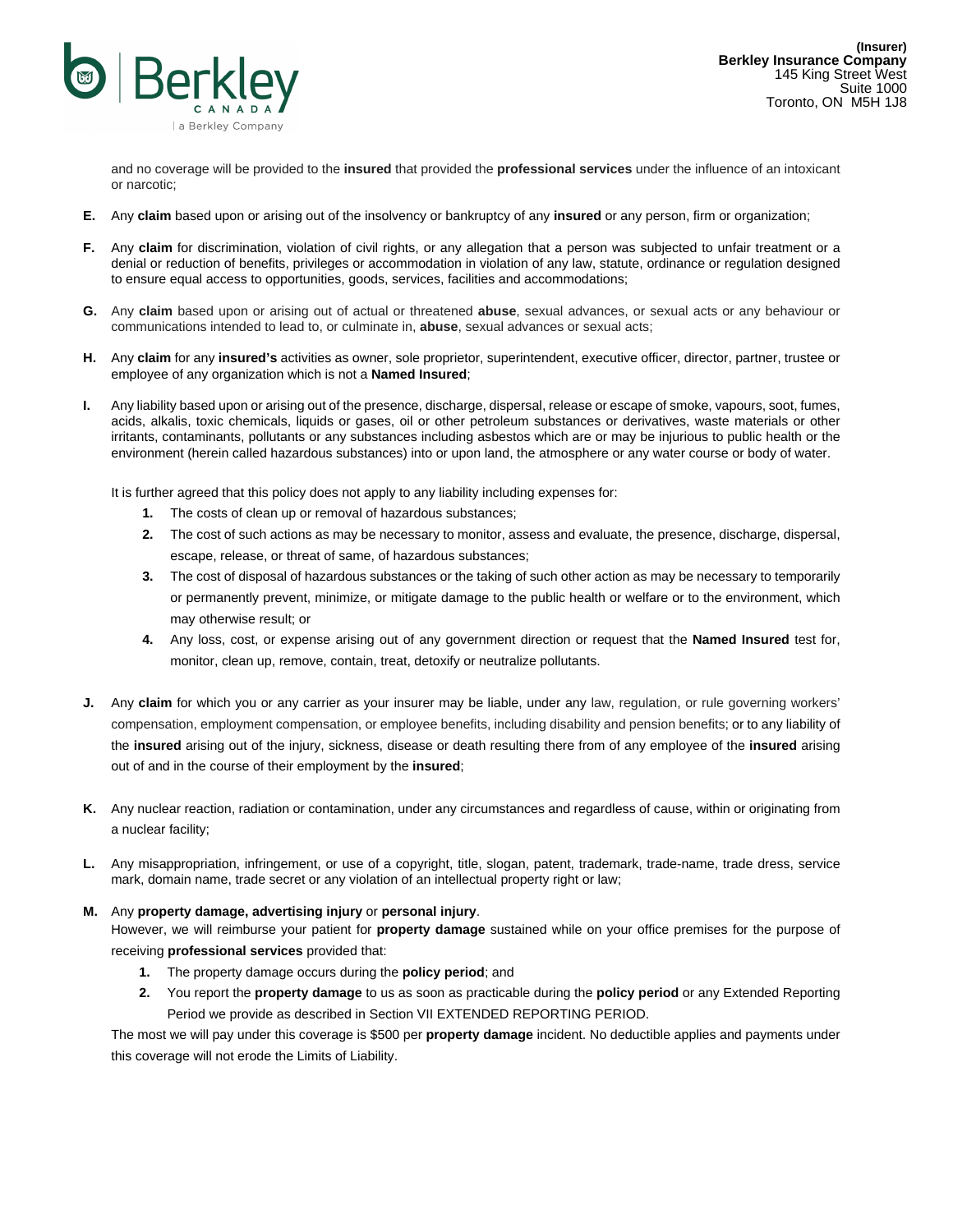

- **N.** Any **claim** based upon or arising out of liability you assume under any contract or agreement; however, this exclusion does not apply to liability you would have in the absence of such contract or agreement;
- **O.** Any **claim** against an **insured** that is brought by or on behalf of any federal, provincial, territorial, or local government agency or professional or trade licensing organization; however, this exclusion shall not apply where the **claim** is alleging a **professional incident**;
- **P.** Any **claim** alleging an **insured** exceeded a contract price, cost guarantee or cost estimate;
- **Q.** Any **professional incident** for which an **insured** has coverage under any **other insurance** issued by us;
- **R.** Any **claim** arising out of or in consequence of any **professional services** provided while the **insured** is not a member in good standing with the relevant, practice-specific professional association or while the **insured's** license or professional credentials are under suspension by the relevant, practice-specific professional association; however, this exclusion does not apply in the event that the **Named Insured** is unaware that the license or professional credentials of an employee are no longer in good standing. In the event that coverage applies, it will be limited to the **Named Insured** for their vicarious liability arising out of such **insured's** provision of **professional services**, and no coverage will be provided to the **insured** that provided the **professional services;**
- **S.** Any **claim** based upon or arising out of the **insured's** involvement in a **clinical trial**;
- **T.** Any **claim** based upon or arising out of the use or release of confidential or proprietary information by any **insured**, or the failure by any **insured** to comply with any **privacy law**;
- **U.** Any **claim** based upon or arising out of the ownership, maintenance, use, including but not limited to operation, loading and unloading, or entrustment to others of any aircraft, motor vehicle, including but not limited to any automobile, or watercraft.

### **VII. EXTENDED REPORTING PERIOD**

As a condition precedent to your right to obtain an Automatic Extended Reporting Period (AERP) or an Extended Reporting Period (ERP), the full premium of this policy, premium for endorsements or audits, and payment of deductibles must have been paid in full. Neither the AERP nor the ERP reinstate or increase the Limits of Liability. Neither the AERP nor the ERP extend the **policy period** or change the scope of coverage afforded by this policy.

**A.** Automatic Extended Reporting Period (AERP)

If we or you cancel or non-renew this policy for any reason other than non-payment of premium, non-payment of deductible, non-compliance with any terms and conditions of this policy, fraud or material misrepresentation then you shall be entitled to an AERP of 60 days from the date of policy expiration or cancellation to report **claims** in writing to us which are first made against the **insured** during the **policy period** and arise out of a **professional incident** which takes place subsequent to the retroactive date and prior to the policy expiration or cancellation date. If the ERP in section B below is purchased then this AERP shall be included within such ERP.

**B.** Extended Reporting Period (ERP)

If we or you cancel or non-renew this policy for any reason other than non-payment of premium, non-payment of deductible, non-compliance with any terms and conditions of this policy, fraud or material misrepresentation then you shall be entitled to purchase an ERP from the options below which begin from the date of policy expiration or cancellation to report **claims** in writing to us which are first made against the **insured** during the **policy period** or ERP and arise out of a **professional incident** which takes place subsequent to the retroactive date and prior to the policy expiration or cancellation date.

- **1.** ERP Options;
	- a) One year for a premium not to exceed 100% of the annual premium.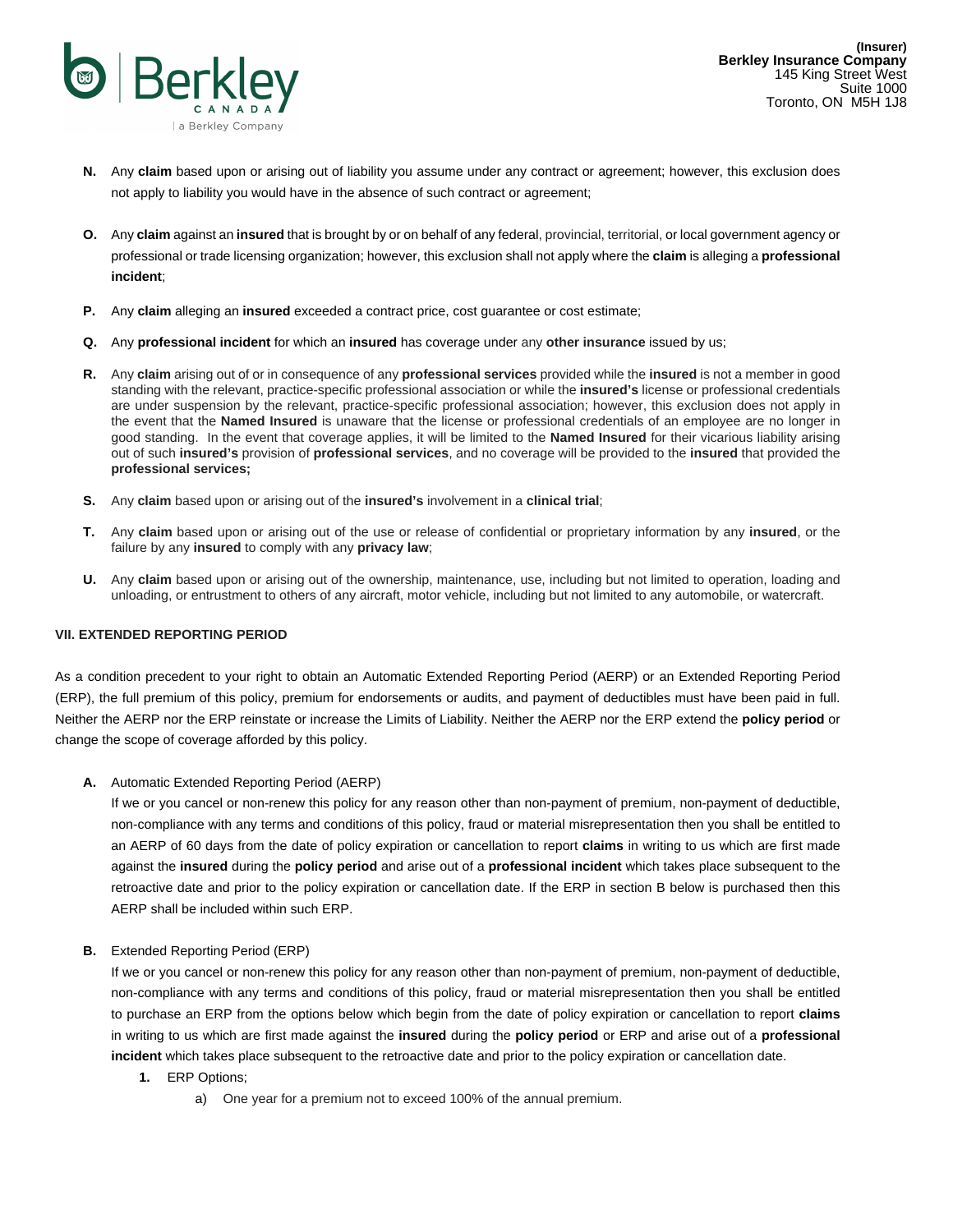

- b) Two years for a premium not to exceed 125% of the annual premium.
- c) Three years for a premium not to exceed 150% of the annual premium.
- **2.** Your right to purchase the ERP must be exercised by notice in writing to us no later than 30 days after the expiration or cancellation date of this policy and must include payment of premium for the ERP. Upon receipt of the written notice to us and the premium for the ERP, the entire premium is deemed fully earned and is non-refundable.

### **VIII. LIMITS OF LIABILITY AND DEDUCTIBLE**

### **A. Limit of Liability – Each Claim**

The Limit of Liability – Each **Claim**, as stated in the Declarations, is the maximum amount we will pay for all **claim expenses** and **damages** attributable to any one **claim** covered under this policy.

### **B. Limit of Liability – Aggregate**

The Limit of Liability – Aggregate, as stated in the Declarations, is the maximum amount we will pay for the sum of all **claim expenses** and **damages** for all **claims** covered under this policy.

- **C.** Our duty to defend will end when our Limits of Liability have been exhausted by payment of **damages** and/or **claim expenses**, or have been tendered to a court of competent jurisdiction.
- **D.** The applicable Limit of Liability stated in the Declarations is the maximum we will pay regardless of the number of **insureds**, individuals or organizations that make a **claim**, or number of **claims** made.

### **E. Deductible**

The deductible amount stated in the Declarations applies to each **claim** and shall be paid by the **Named Insured**. The deductible applies to **claims expenses** and **damages** and is part of, and not in addition to, the Limits of Liability shown in the Declarations. We may advance payment of part or all of the deductible amount and upon notification of such payment being made, the **insured** must promptly reimburse the Company for the deductible amounts advanced by us.

## **IX. CONDITIONS**

- **A. Insured's** Duties in the Event of a **Claim**
	- **1.** If a **claim** to which this policy applies is made against an **insured**, you must give us written notice, as soon as practicable, at Berkley Canada, Attention: Claims Department, Berkley Canada, 145 King Street West, Suite 1000, Toronto, ON, M5H1J8. Or e-mail: claims@berkleycanada.com.
	- **2.** All **insureds** must fully cooperate with us in the conduct, defense and investigation of any **claim**. Upon the Company's request, we may require the **insured** to submit to an examination under oath; provide us with written statements or attend meetings with us; produce and make available records, documents and other materials which we deem relevant to the **claim**; attend hearings, examinations for discovery and trials; assist in affecting settlements, securing and giving evidence and obtaining the attendance of witnesses.
	- **3.** The **insured** must not make any payment, admit any liability, settle any **claim**, assume any obligations, or accept or reject arbitration without our prior written consent.
	- **4.** The **insured** must do whatever is necessary to secure and affect any rights of indemnity, contribution or apportionment that the **insured** may have.
	- **5.** The **insured** shall accept our assignment of counsel and the **insured** shall refrain from discussing any **claim** with anyone other than counsel retained to represent the **insured** or our representatives.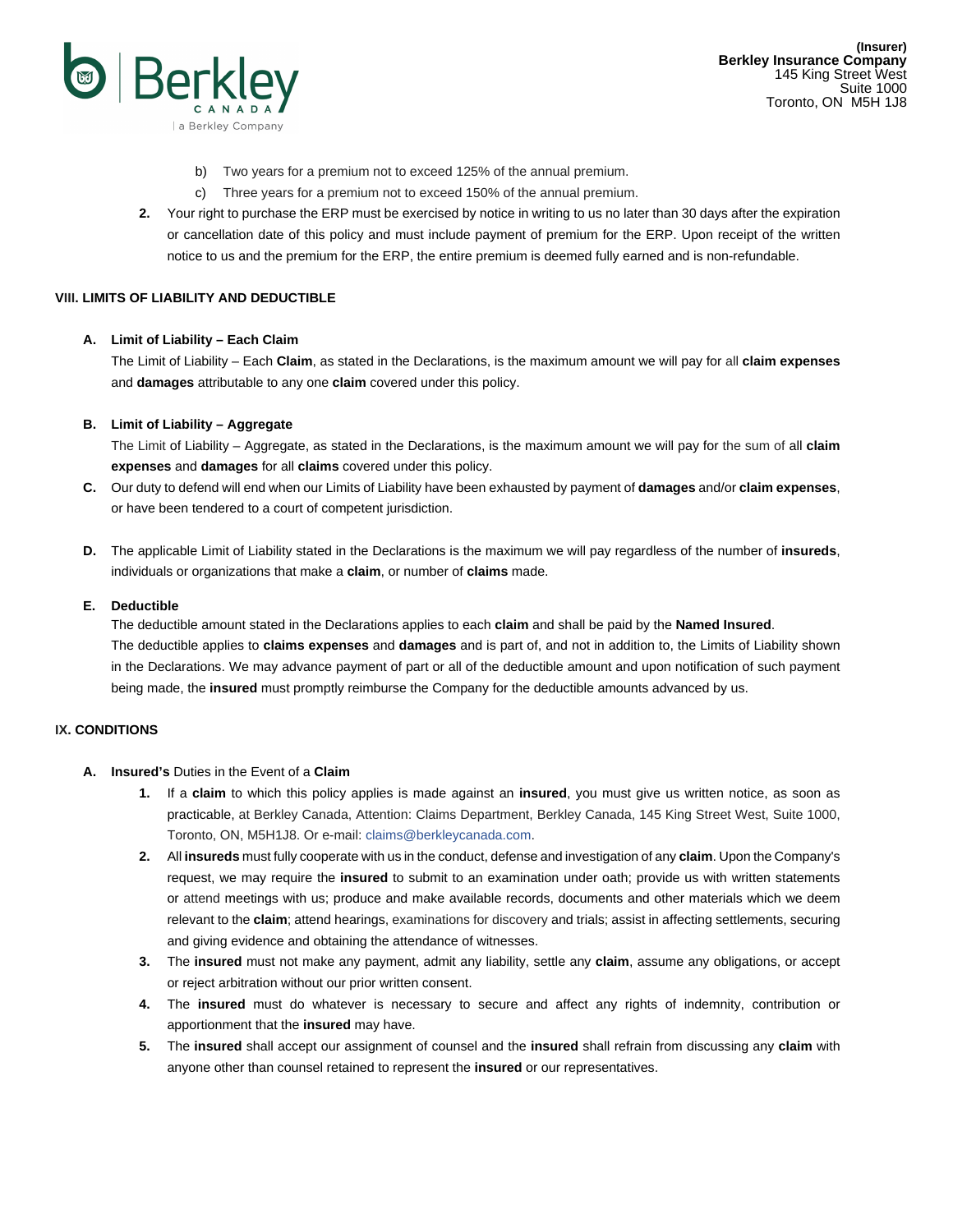

# **B.** Transfer of Rights of Recovery

If there is a payment made by us under this policy, we shall be subrogated to all of the **insured's** rights of recovery against any person or organization. The **insured** will cooperate with us and do whatever is necessary to secure these rights.

## **C.** How **Other Insurance** Applies

This insurance shall be excess of and not contribute with **other insurance**, whether collectible or not, that affords coverage for a **professional incident**. If any **insured** has **other insurance** that provides coverage for their involvement in a **professional incident**, this policy shall be excess of this **other insurance** and no coverage is provided to that specific **insured** until the exhaustion of their **other insurance**.

This condition does not apply to **other insurance** that is written to apply in excess of the limits provided by this policy.

## **D.** Changes Made to this Policy

The terms and conditions of this policy cannot be waived or changed except by specific written endorsement issued by us and made part of the policy.

## **E.** Assignment of the **Insured's** Interest

The interest of the **insured** under this policy is not assignable to any other person or organization, except with the Company's written consent.

### **F.** Cancellation

- **1.** The **Named Insured** shown in the Declarations may cancel this policy by mailing or delivering to us advance written notice of cancellation.
- **2.** We may cancel this policy by mailing or delivering to the **Named Insured** written notice of cancellation at least:
	- **a.** 15 days before the effective date of cancellation if we cancel for nonpayment of premium; or
	- **b.** 30 days before the effective date of cancellation if we cancel for any other reason.

Except in Quebec, if notice is mailed, cancellation takes effect 15 or 30 days, as applicable above, after receipt of the letter by the post office to which it is addressed, depending upon the reason for cancellation. Proof of mailing will be sufficient proof of notice.

In Quebec, cancellation takes effect either 15 or 30 days, as applicable above, after receipt of the notice at the last known address of the **Named Insured**, depending upon the reason for cancellation.

- **3.** We will mail or deliver our notice to the **Named Insured's** last mailing address known to us.
- **4.** The **policy period** will end on the date cancellation takes effect.
- **5.** If this policy is cancelled, we will send the **Named Insured** any premium refund due. If we cancel, the earned premium will be computed pro-rata. If the **Named Insured** cancels, the earned premium shall be computed using the customary short rate table or the amount stated in the Declarations as minimum retained premium, whichever is greater. Return of unearned premium is not a condition of cancellation. Unearned premium will be returned by us as soon as practicable.

# **G.** Bankruptcy

Bankruptcy or insolvency of the **insured** or the **insured's** estate shall not relieve us of any of our obligations under this policy.

### **H.** Application and Representations

By accepting this policy, you represent and agree that: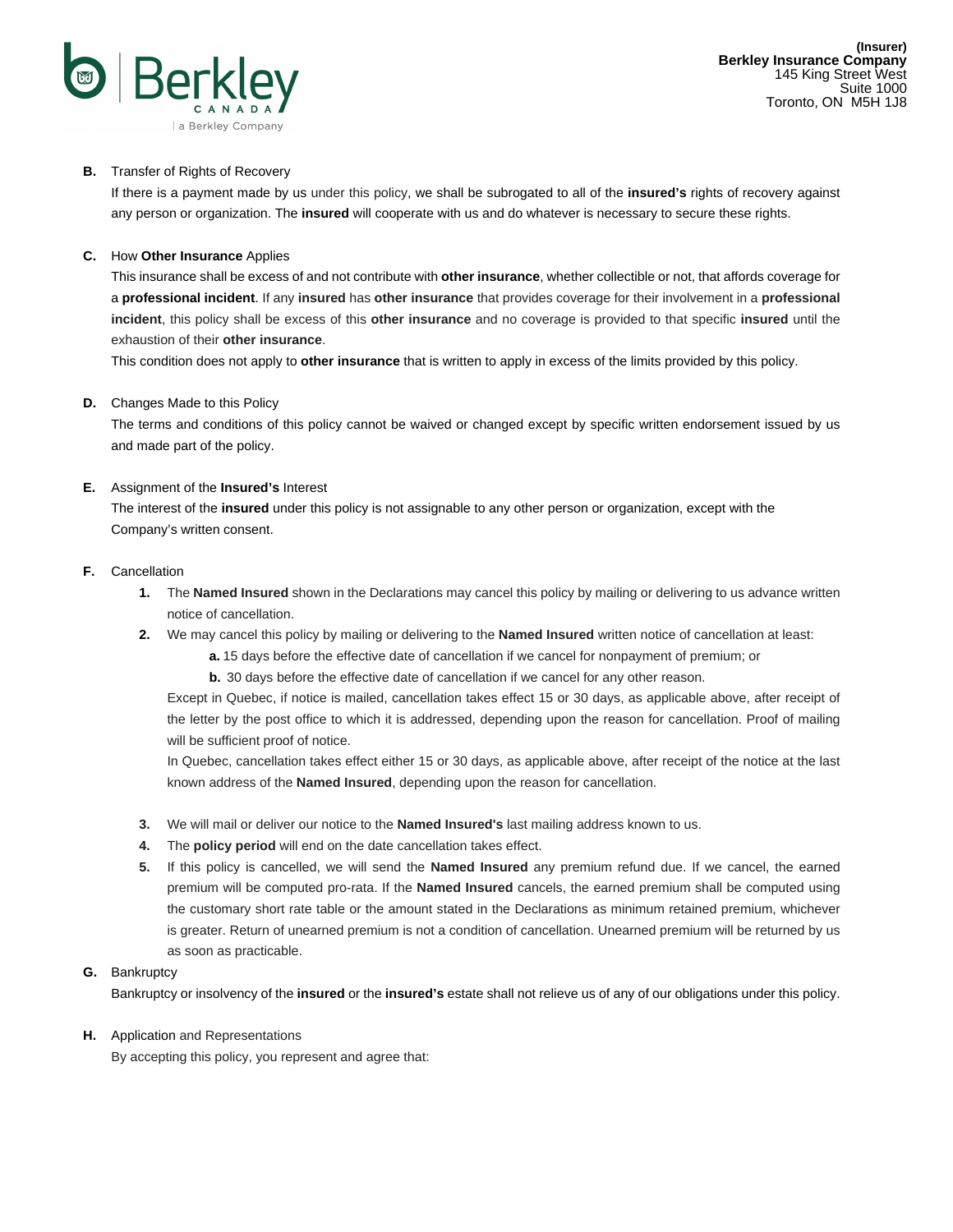

- **1.** All of the information provided and statements made to us by you, including the information contained in the Application and any other supplemental materials and information submitted by you or on your behalf, are true, accurate and complete, and each shall be deemed to constitute material representations made by all of the **insureds**;
- **2.** We have issued this policy in reliance upon such representations; and
- **3.** The misrepresentation of any material matter by you or your agent will render this policy null and void and relieve us from all liability.

Upon the binding of coverage, the Application shall be attached and become part of this policy.

## **I.** Audit

We may examine and audit your books and records at any time during the **policy period** and within 3 years after the expiration or termination date of this policy, as far as they relate to this policy.

# **J.** Action Against Us

No action shall be brought against us by any **insured**, unless, as a condition precedent thereto:

- **1.** All **insureds** have fully complied with all the terms and conditions of this policy; and
- **2.** The amount of **damages** has been fixed or rendered certain by the settlement of the claim or by final judgment against the **insured** after trial of the issues and expiry of the time to appeal such judgment without an appeal being taken, or if appeal is taken, after the appeal has been determined.

In no event shall any action brought by anyone be maintained against us unless such action is brought within 24 months from the time the right to bring action first became available.

# **K.** False or Fraudulent **Claims**

If an **insured** reports any **claim** knowing such **claim** to be false or fraudulent, this policy shall become void and all insurance coverage hereunder shall be forfeited as of the inception date of this policy.

## **L.** Terms and Conditions of Policy Conformed to Statute

Where necessary, the terms and conditions of this policy will be amended to conform to applicable law.

## **M.** Premium

The premium amount for this policy is stated in the Declarations and is for coverage for the **policy period**. If during the **policy period** there is a change in coverage afforded, we have the right to adjust the premium as of the date of change. Any premium adjustment shall be made in accordance with our prevailing rules and rates.

Premium shown as advance premium is a minimum and deposit premium. At the close of each audit period we will compute the earned premium for that period. Audit premiums are due and payable by notice to the first **Named Insured**. If the premium for this policy is a flat premium, it is not subject to adjustment.

Premium shown as minimum retained premium in the Declarations is fully earned by the Company at the inception date of this policy, and the **Named Insured** is not entitled to any return of the minimum retained premium upon cancellation by the **Named Insured** or cancellation by the Company for non-payment of premium when due or fraud or misrepresentation.

## **N.** Canadian Currency Clause

All limits of insurance, premiums and other amounts as expressed in this policy are in Canadian currency.

# **O.** Quebec

Where this policy is legally required to be interpreted in accordance with the laws of the Province of Quebec: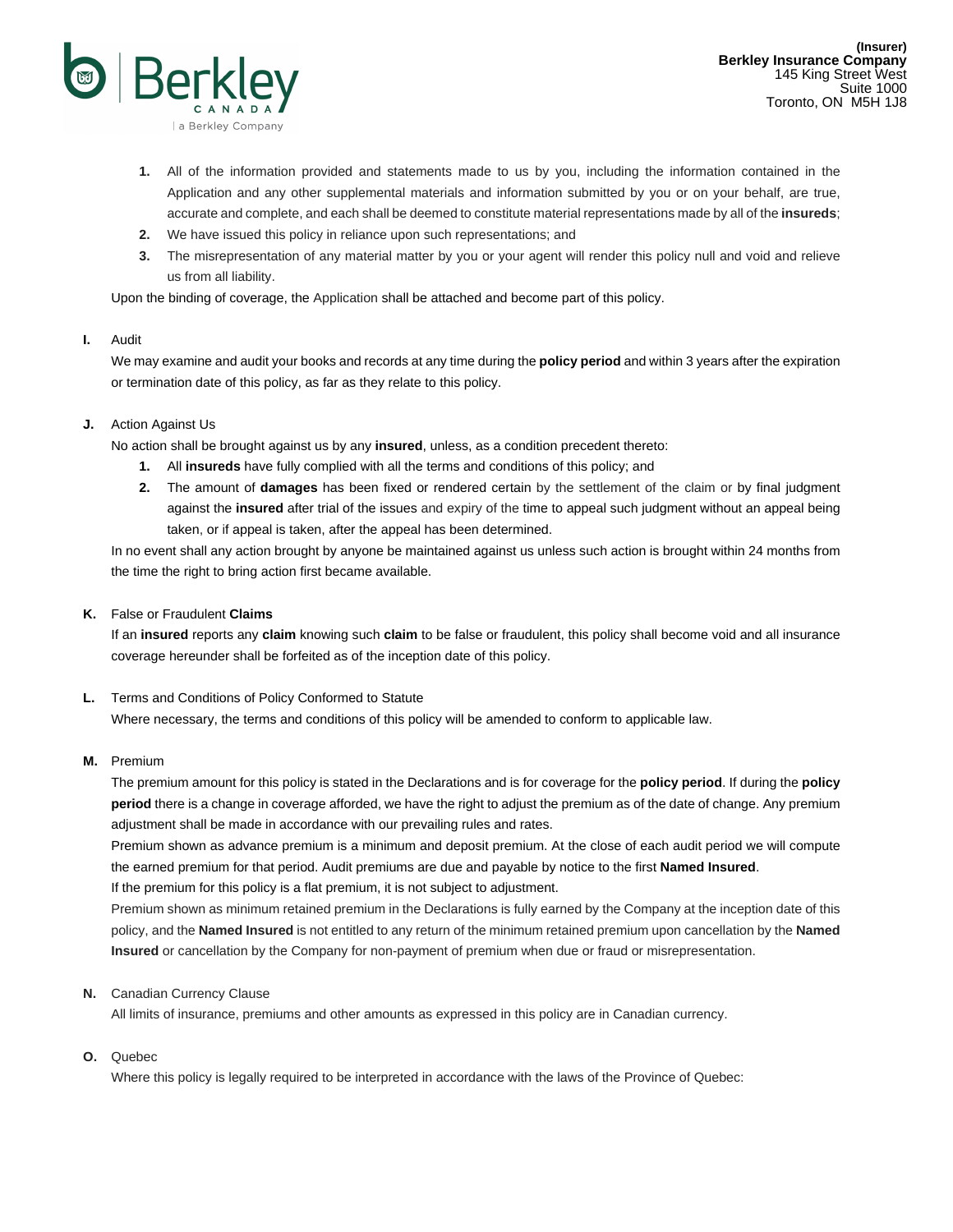

**1.** Les parties ont expressément convenu que cette convention ainsi que tous documents y afférents soient rédigés en langue anglaise seulement.

The parties have expressly agreed that this agreement and all related documents be drafted in the English language only.

**2.** The policy provisions shall be deemed to be amended to comply with the applicable mandatory provisions of the Quebec Civil Code, but only to the extent necessary to comply with such mandatory provisions of the Quebec Civil Code and only to the extent that such mandatory provisions are contrary to the existing terms of this policy.

**This policy shall not be binding upon the Company unless completed by an Application which is made a part of this policy and a Declarations Page, countersigned on the aforesaid Declarations Page by a duly authorized representative of the Company.**

**For the purposes of the Insurance Companies Act (Canada), this document was issued in the course of Berkley Insurance Company's insurance business in Canada.**

HPL 01 02 0-1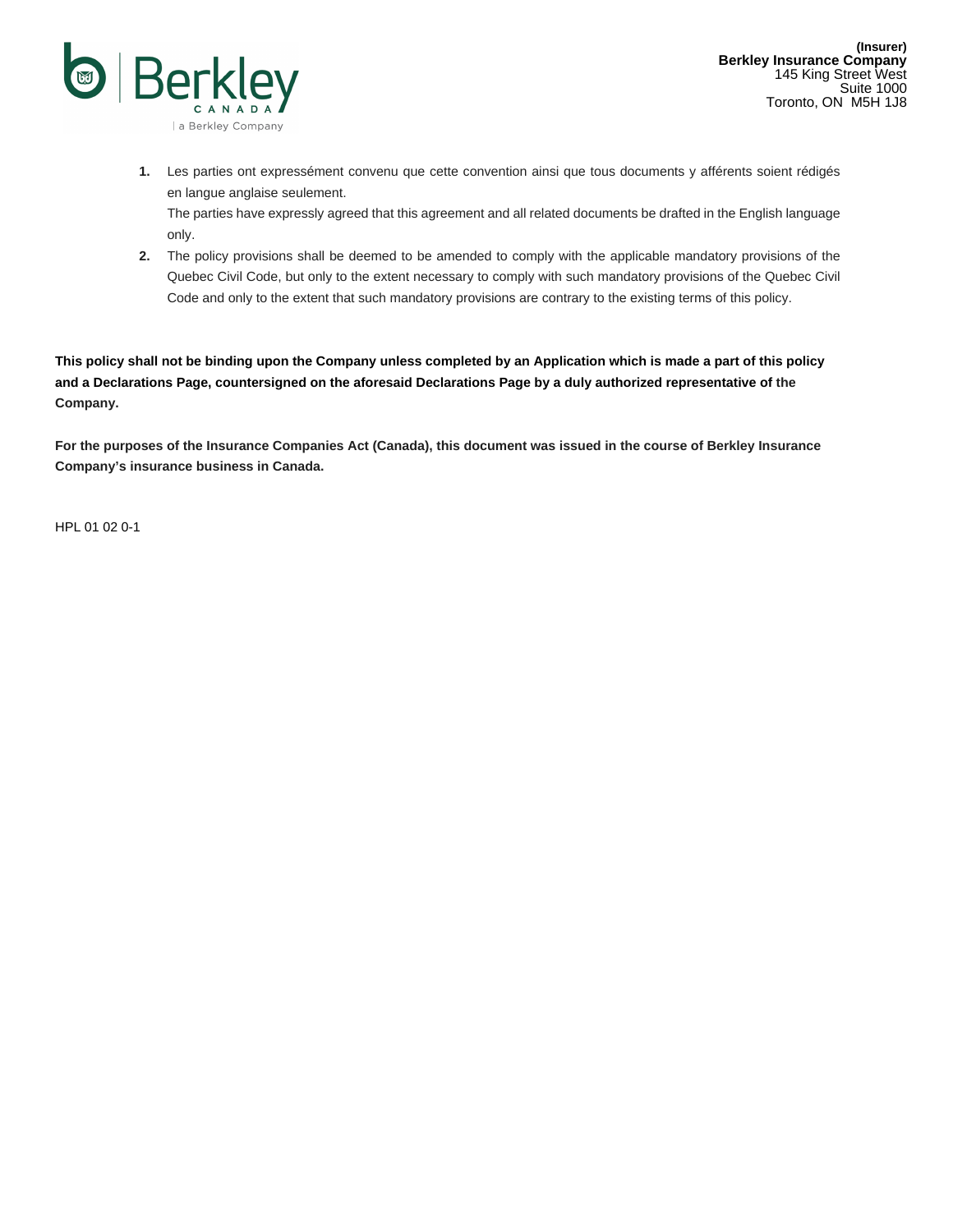# **Additional Insured(s) Endorsement**

It is hereby understood and agreed that the following are added as additional **insureds** under this policy, but only with respect to the operations of the **Named Insured**:

Yukon LPN Association

It is further understood and agreed that notwithstanding the additional **insured**, the liability of the Insurer shall not exceed the Limit of Liability stated in the Declarations.

All other terms and conditions of the policy remain unchanged.

HPL 05 02 07-1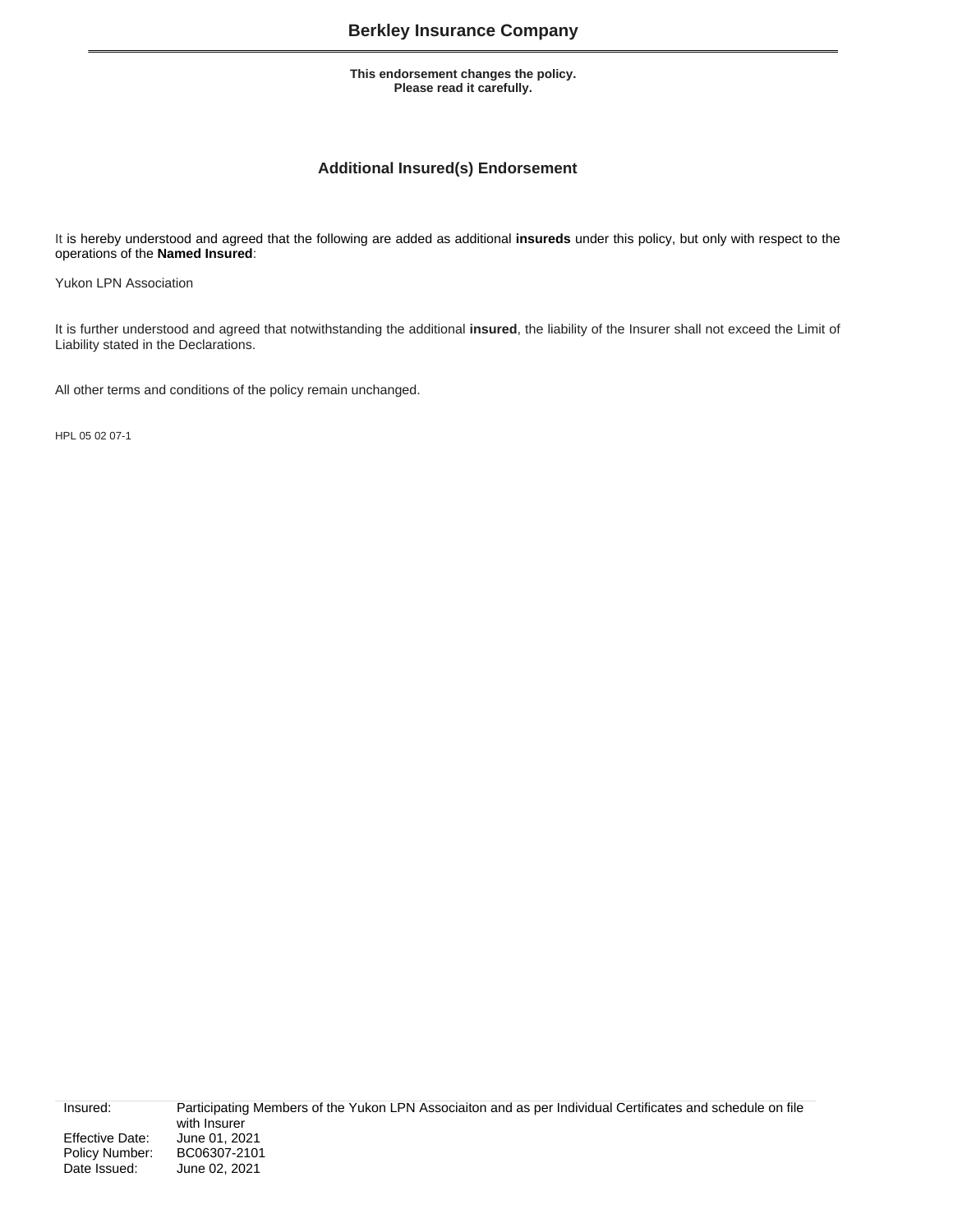# **Non-Stacking of Limits Endorsement**

It is hereby understood and agreed that if a **Claim** gives rise to coverage under this policy and under another policy issued by the Insurer to any Insured, the Insurer's maximum aggregate limit of liability under all such policies combined in respect of that **Claim** shall not exceed the largest single available limit of liability under any of these polices, including this policy in effect at the time such **Claim** is deemed to have been made.

All other terms and conditions of the Policy remain unchanged.

HPL 05 02 48-1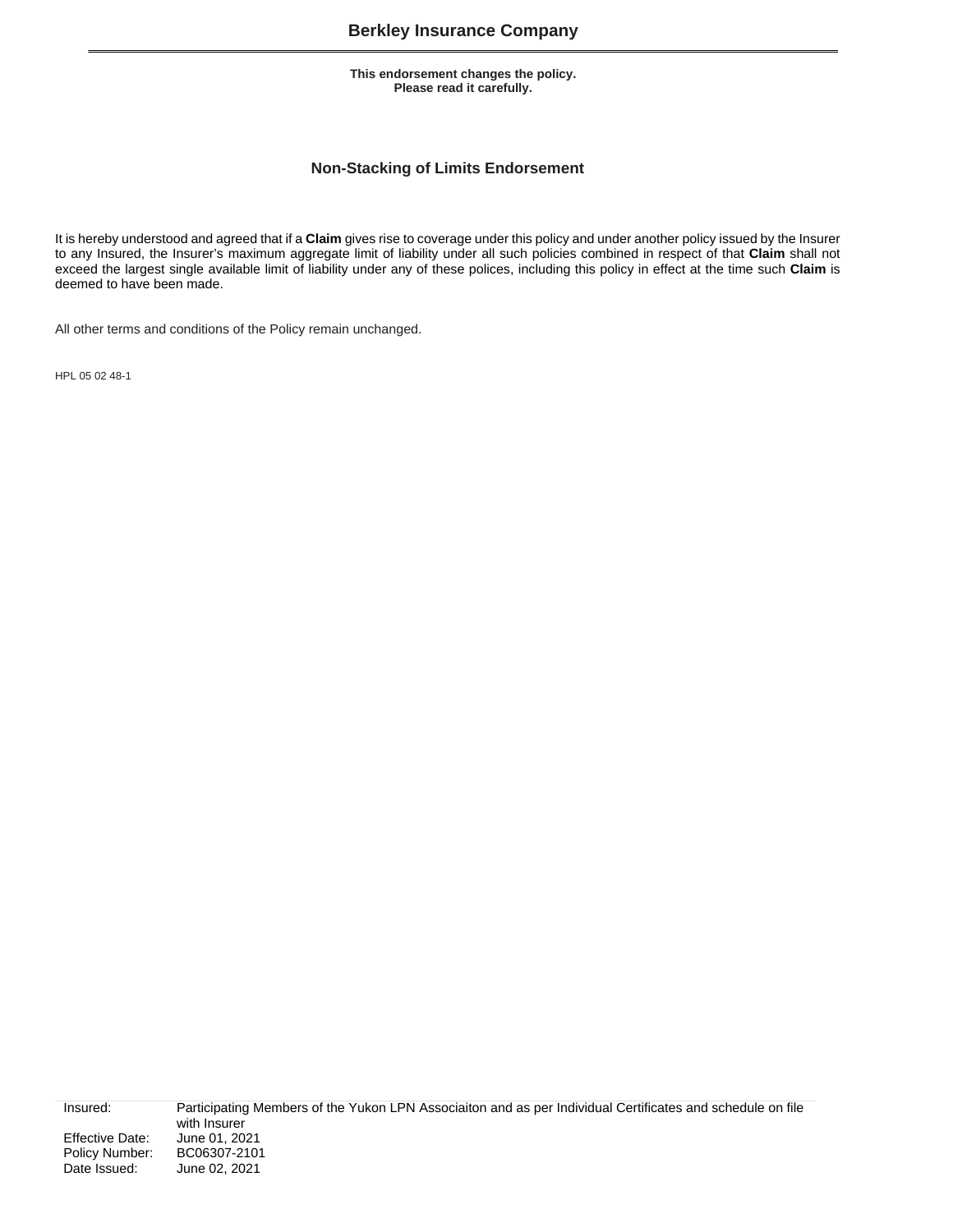# **Specified Services Exclusion**

**SECTION VI. EXCLUSIONS** is amended by the addition of the following:

- V. Any **claim** based upon, arising out of, related to, caused by, contributed to by, or in any way connected with the following **professional service(s)**:
	- 1) Any services arising out of the practice of midwifery
	- 2) Arising out of any nursing service provided outside the scope of the Licensed Practical Nurse

All other terms and conditions of the policy remain unchanged.

HPL 05 02 20-1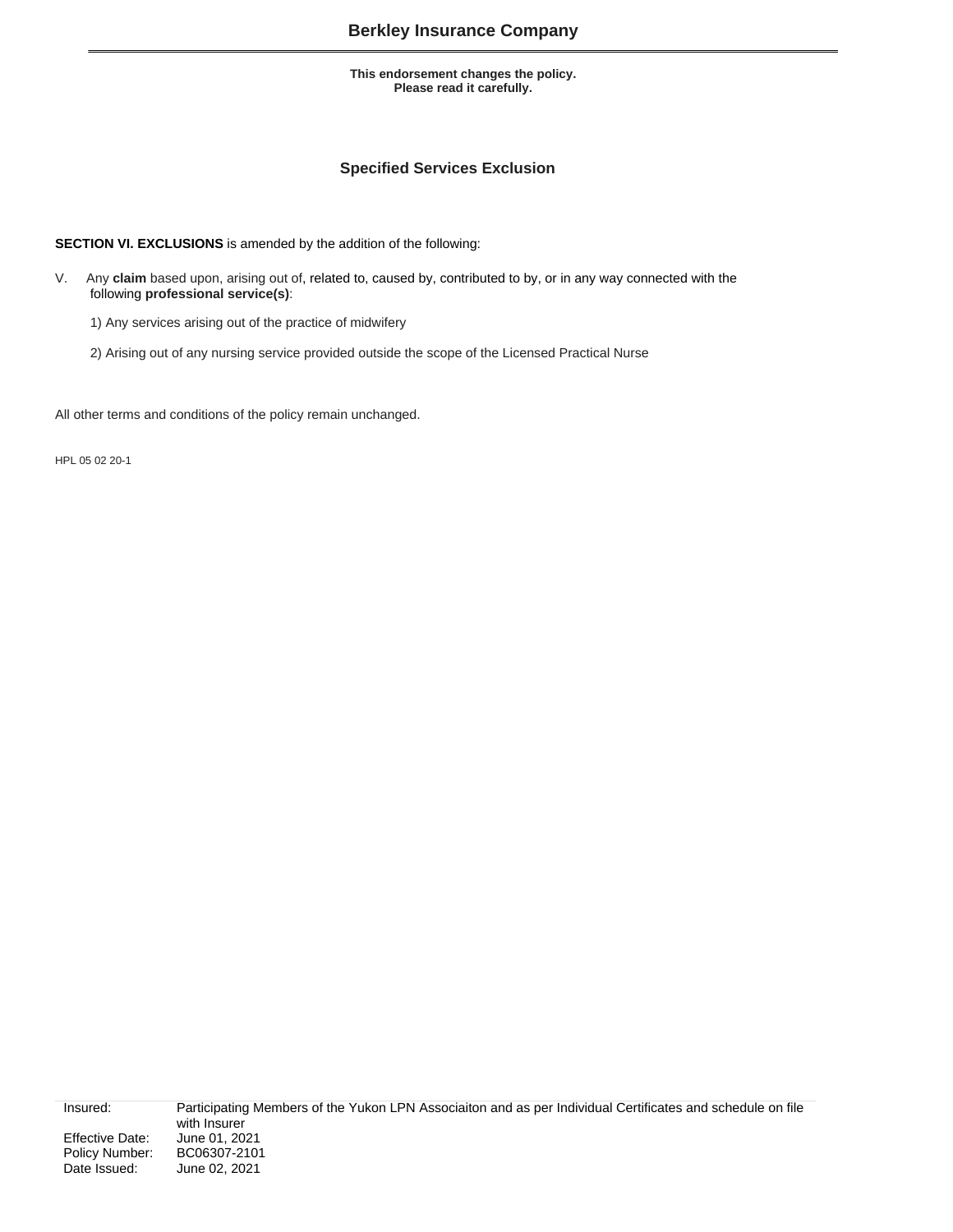# **90 Day Cancellation Endorsement**

**SECTION IX. CONDITIONS, F. Cancellation** is deleted in its entirety and replaced by the following:

**F.** Cancellation

**1.** The **Named Insured** shown in the Declarations may cancel this policy by mailing or delivering to us advance written notice of cancellation.

**2.** We may cancel this policy by mailing or delivering to the **Named Insured** written notice of cancellation at least:

**a.** 15 days before the effective date of cancellation if we cancel for nonpayment of premium; or

**b.** 90 days before the effective date of cancellation if we cancel for any other reason.

Except in Quebec, if notice is mailed, cancellation takes effect 15 or 90 days, as applicable above, after receipt of the letter by the post office to which it is addressed, depending upon the reason for cancellation. Proof of mailing will be sufficient proof of notice.

In Quebec, cancellation takes effect either 15 or 90 days, as applicable above, after receipt of the notice at the last known address of the **Named Insured**, depending upon the reason for cancellation.

**3.** We will mail or deliver our notice to the **Named Insured's** last mailing address known to us.

**4.** The **policy period** will end on the date cancellation takes effect.

**5.** If this policy is cancelled, we will send the **Named Insured** any premium refund due. If we cancel, the earned premium will be computed pro-rata. If the **Named Insured** cancels, the earned premium shall be computed using the customary short rate table or the amount stated in the Declarations as minimum retained premium, whichever is greater. Return of unearned premium is not a condition of cancellation. Unearned premium will be returned by us as soon as practicable.

All other terms and conditions of the policy remain unchanged.

HPL 05 02 28-1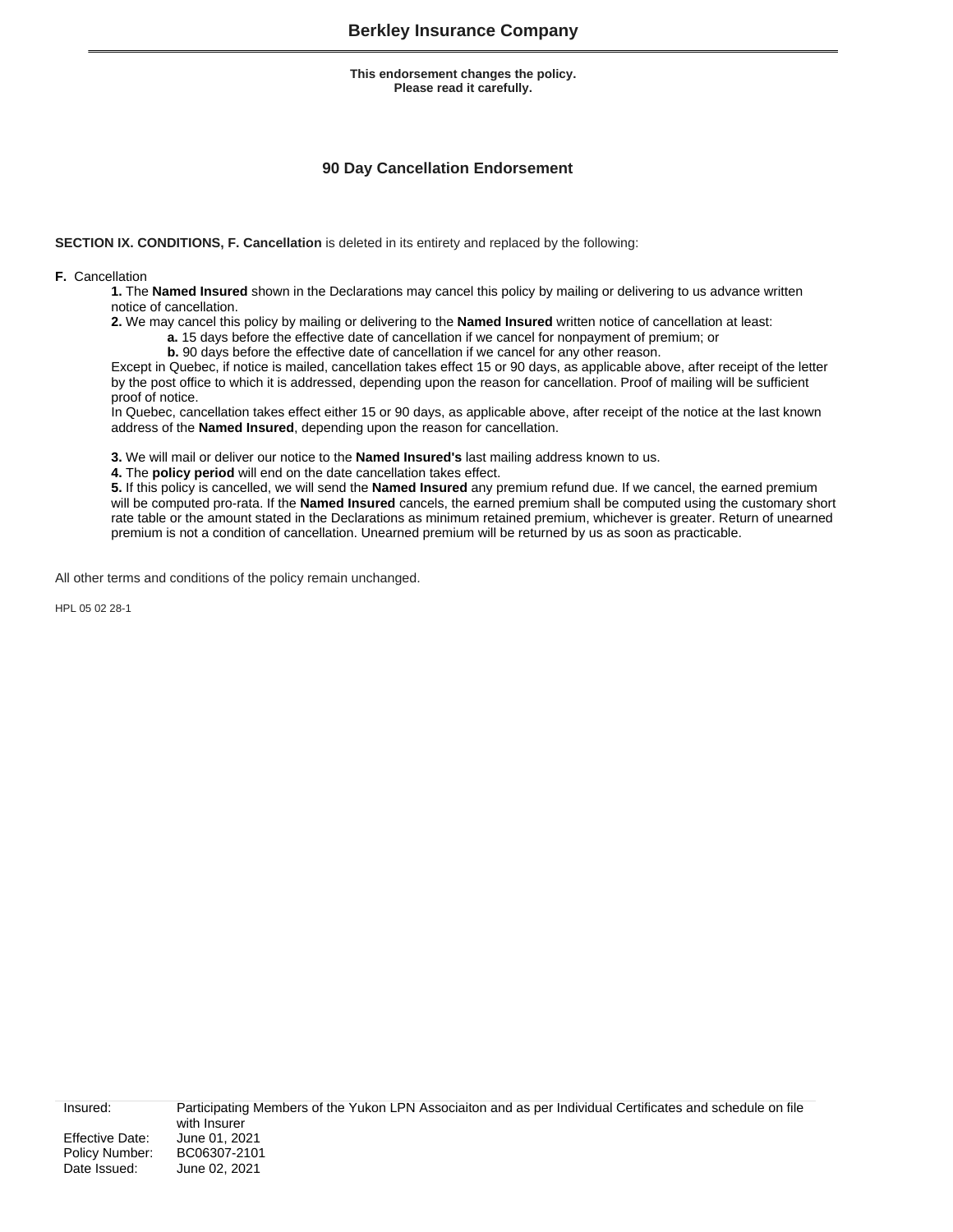### **Endorsement**

### **Amended Extending Reported Period Endorsement**

### **SECTION VII. EXTENDED REPORTING PERIOD, A. and B.** are deleted in their entirety and replaced by the following:

**A.** Automatic Extended Reporting Period (AERP)

If we or you cancel or non-renew this policy for any reason other than non-payment of premium, non-payment of deductible, noncompliance with any terms and conditions of this policy, fraud or material misrepresentation then you shall be entitled to an AERP of two years from the date of policy expiration or cancellation to report **claims** in writing to us which are first made against the **insured** during the **policy period** and arise out of a **professional incident** which takes place subsequent to the retroactive date and prior to the policy expiration or cancellation date. If the ERP in section B below is purchased then this AERP shall be included within such ERP.

### **B.** Extended Reporting Period (ERP)

If we or you cancel or non-renew this policy for any reason other than non-payment of premium, non-payment of deductible, noncompliance with any terms and conditions of this policy, fraud or material misrepresentation then you shall be entitled to purchase an ERP from the options below which begin from the date of policy expiration or cancellation to report **claims** in writing to us which are first made against the **insured** during the **policy period** or ERP and arise out of a **professional incident** which takes place subsequent to the retroactive date and prior to the policy expiration or cancellation date.

- **1.** ERP Options;
	- a) Three years for a premium not to exceed 150% of the annual premium.
	- b) Five years for a premium not to exceed 200% of the annual premium.
	- c) Ten years for a premium not to exceed 250% of the annual premium.
- **2.** Your right to purchase the ERP must be exercised by notice in writing to us no later than 30 days after the expiration or cancellation date of this policy and must include payment of premium for the ERP. Upon receipt of the written notice to us and the premium for the ERP, the entire premium is deemed fully earned and is non-refundable.

All other terms and conditions of the policy remain unchanged.

| ii isul eu. |  |  |
|-------------|--|--|
|             |  |  |
|             |  |  |

Insured: Participating Members of the Yukon LPN Association and as per Individual Certificates and schedule on file with Insurer Effective Date: June 1, 2021 Policy Number: BC06307‐2101 Date Issued: June 2, 2021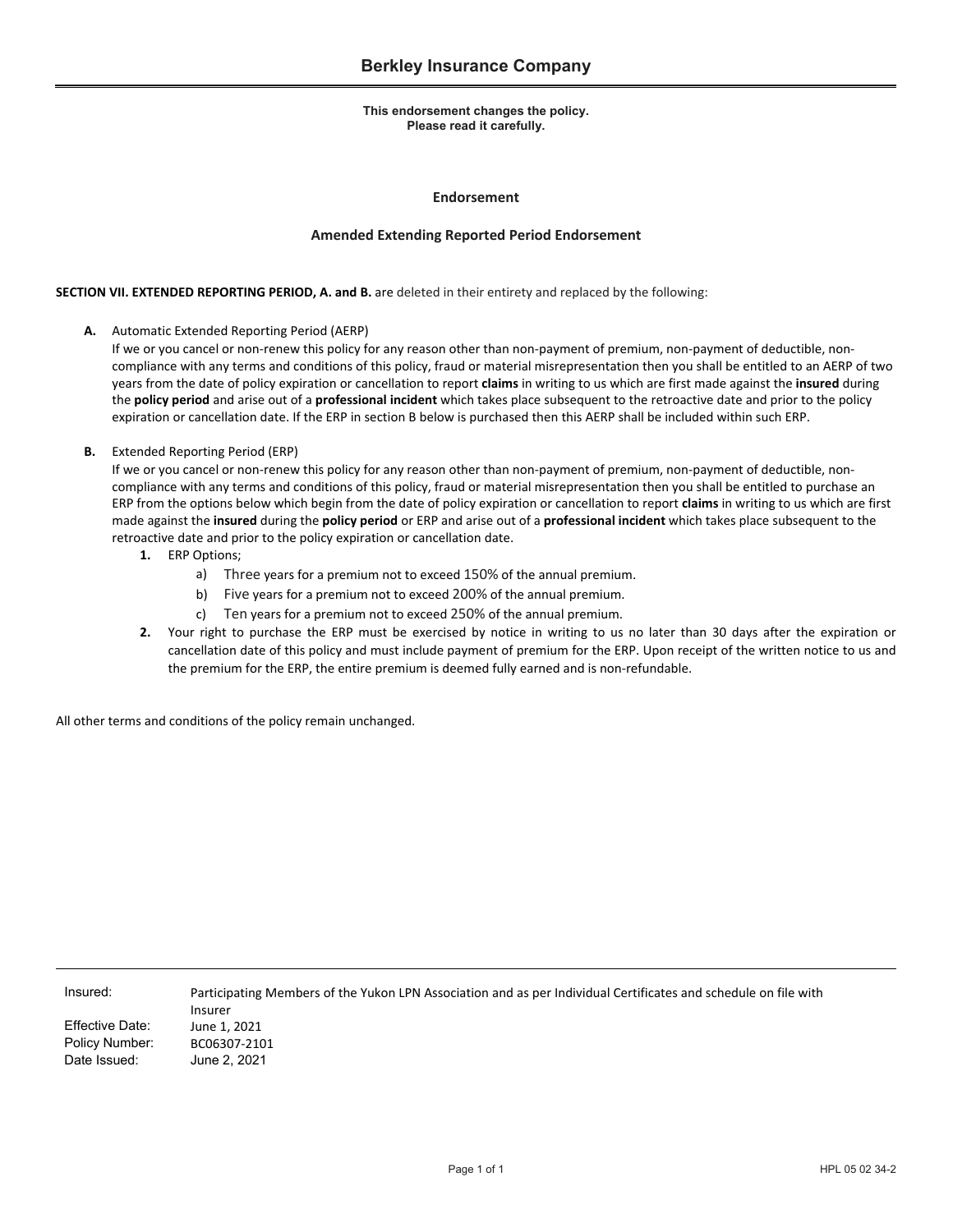### **Endorsement No.**

# **Defence Costs For Abuse Endorsement**

In consideration of an additional premium of N/A, it is hereby understood and agreed that the policy is amended as follows:

**SECTION III. DEFENCE** is amended to include the following:

The Insurer will reimburse any **insured** for **claimf expenses** incurred by the **insured** to defend a **claim** alleging **abuse**, following a final judgment or adjudication, if an acquittal or return of a "not guilty" verdict is reached.

This endorsement is subject to a maximum limit of \$100,000 per claim, which is the most the Insurer will reimburse the **insured** for the **claim expenses** described above.

All other terms and conditions of the policy remain unchanged.

Effective Date: June 1, 2021<br>Policy Number: BC06307-2101 Policy Number:<br>Date Issued:

Insured: Participating Members of the Yukon LPN Associaiton and as per Individual Certificates and schedule on file with Insurer<br>June 1, 2021 June 2, 2021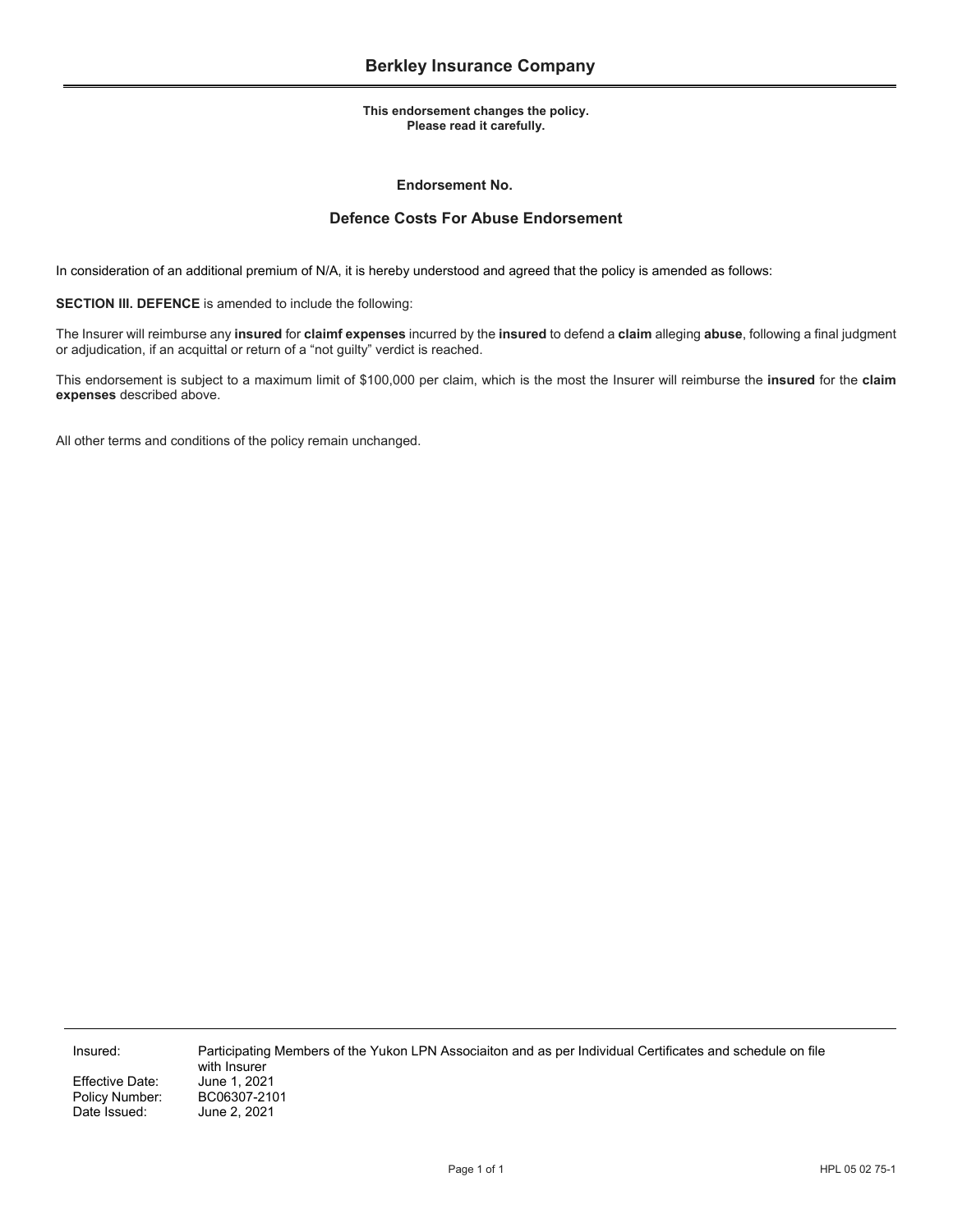### **Endorsement**

### **Breach of Copyright Endorsement**

In consideration of an additional premium of N/A, it is hereby understood and agreed that the policy is amended as follows:

**SECTION VI. EXLUSIONS, L.** is deleted in its entirety and replaced by the following:

L. Any misappropriation, infringement, or use of a copyright, title, slogan, patent, trademark, trade‐name, trade dress, service mark, domain name, trade secret or any violation of an intellectual property right or law.

The above exclusion does not apply to the infringement of any copyright or trademark when such infringement arises out of the **insured's professional services.** 

All other terms and conditions of the policy remain unchanged.

Effective Date: Policy Number: BC06307-2101 Date Issued: June 1, 2021

Insured: Participating Members of the Yukon LPN Association and as per Individual Certificates and schedule on file with Insurer<br>June 1. 2021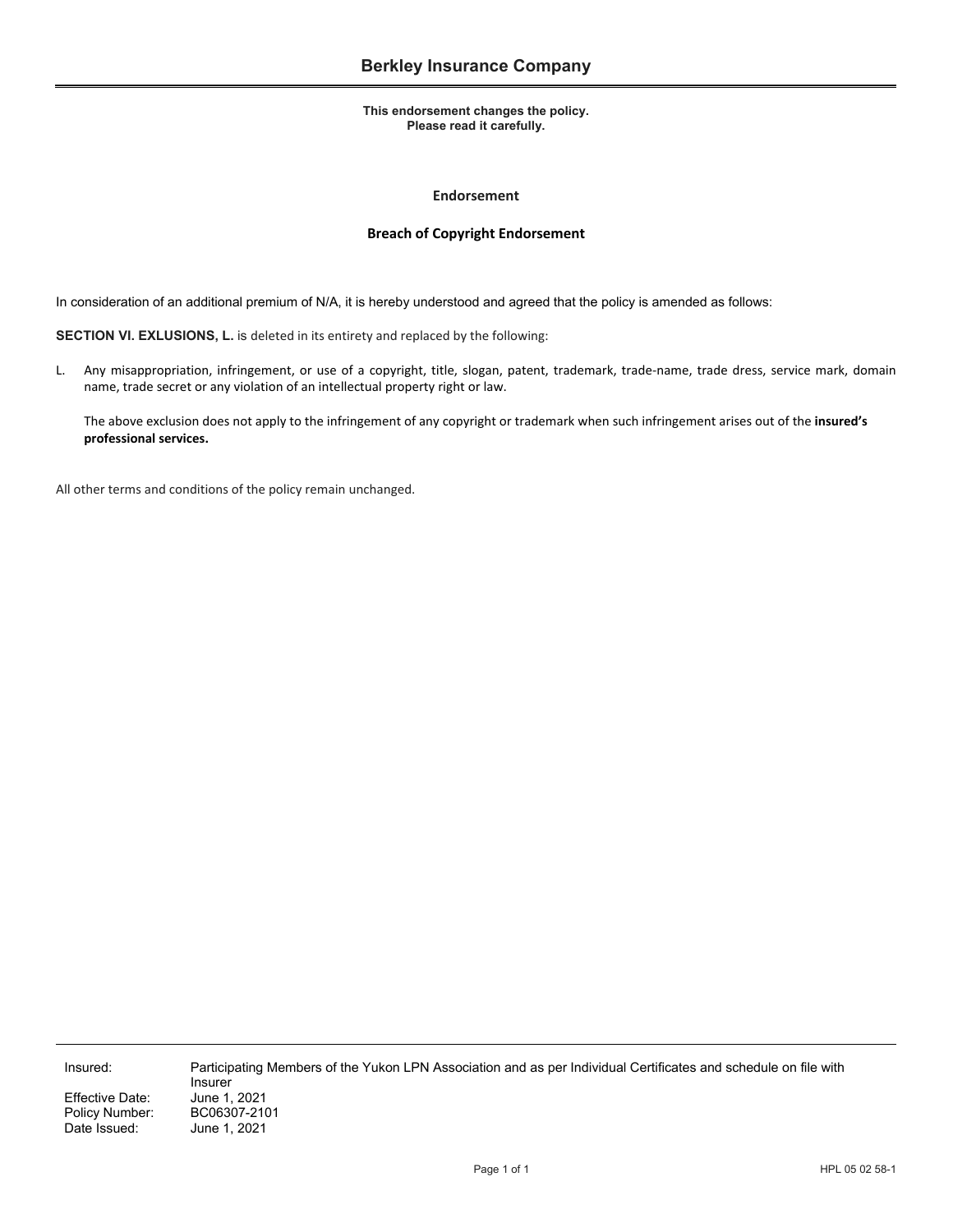# **Defense Costs For Alleged Criminal Acts Excluding Abuse**

In consideration of an additional premium of N/A, it is hereby understood and agreed that the policy is amended as follows:

**SECTION III. DEFENCE** is amended to include the following:

The Insurer will reimburse any **insured** for **claim expenses** incurred by the **insured** to defend a **claim** alleging a criminal act, following a final judgment or adjudication, if an acquittal or return of a "not guilty" verdict is reached.

For the purpose of this endorsement, criminal act does not include actual or threatened **abuse**, sexual advances, or sexual acts or any behavior or communications intended to lead to, or culminate in, **abuse**, sexual advances or sexual acts, and no coverage shall be afforded through this endorsement for any **claim** which involves actual or threatened **abuse**, sexual advances, or sexual acts or any behavior or communications intended to lead to, or culminate in, **abuse**, sexual advances or sexual acts.

This endorsement is subject to a maximum limit of \$100,000 per claim, which is the most the Insurer will reimburse the **insured** for the **claim expenses** described above.

All other terms and conditions of the policy remain unchanged.

Insured: Participating Members of the Yukon LPN Association and as per Individual Certificates and schedule on file with Insurer Effective Date: June 1, 2021<br>Policy Number: BC06307-2101

Policy Number: Date Issued: June 2, 2021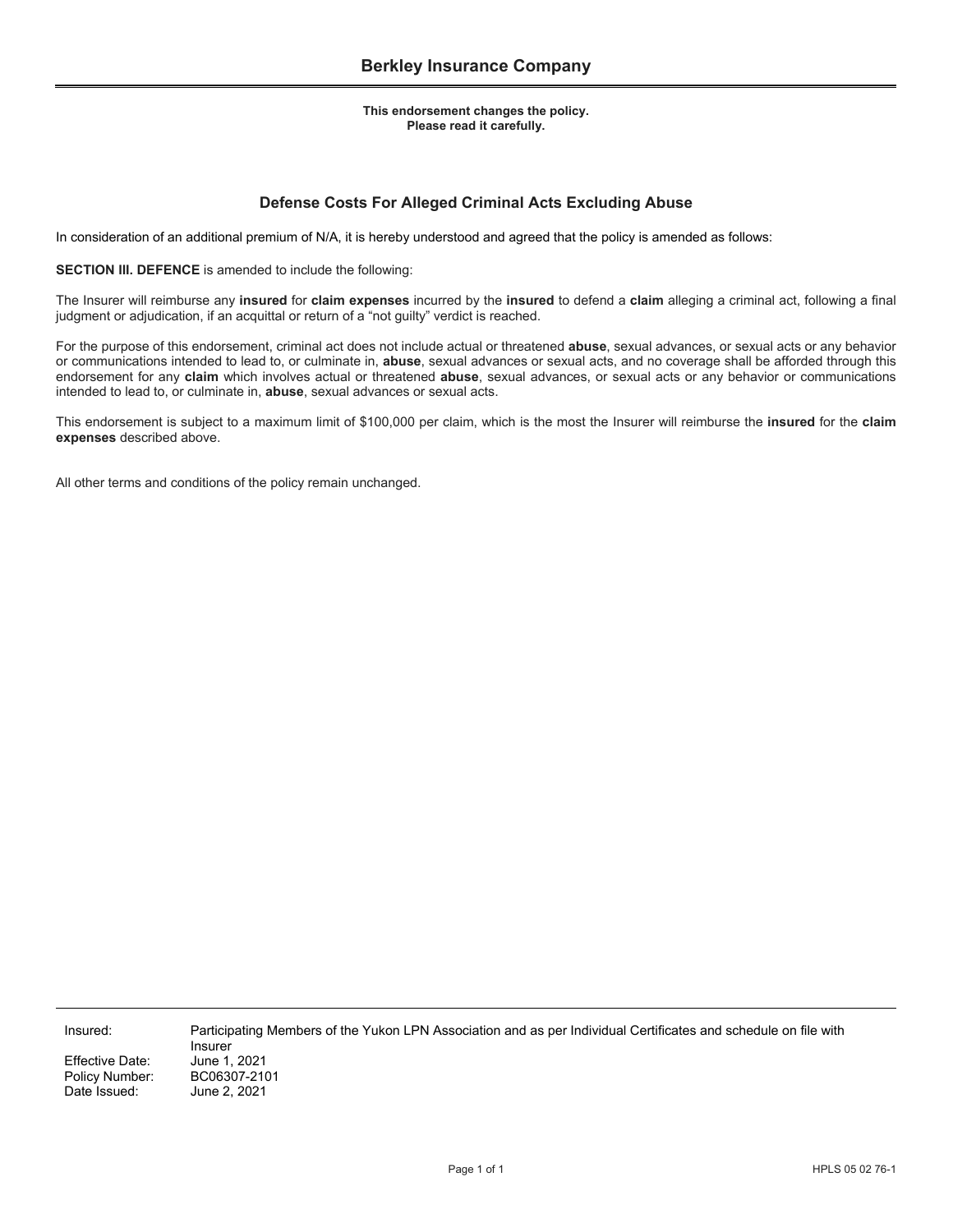### **Endorsement**

## **Good Samaritan Act Extension**

In consideration of an additional premium of N/A, notwithstanding anything contained in this policy to the contrary, it is hereby understood and agreed that this policy is extended to cover the liability imposed upon the **insured**, as a result of the **insured** performing any **Good Samaritan Act**.

**Good Samaritan Act** means the rendering or administering of medical treatment at the scene of a medical emergency, accident, or disaster to any member of the general public who is not a patient of the **insured**, nor a person for whom the **insured** is under obligation to perform such service.

All other terms and conditions of the policy remain unchanged.

Insured: Participating Members of the Yukon LPN Association and as per Individual Certificates and schedule on file with Insurer Effective Date: June 1, 2021 June 1, 2021

Policy Number: BC06307-2101<br>Date Issued: June 1, 2021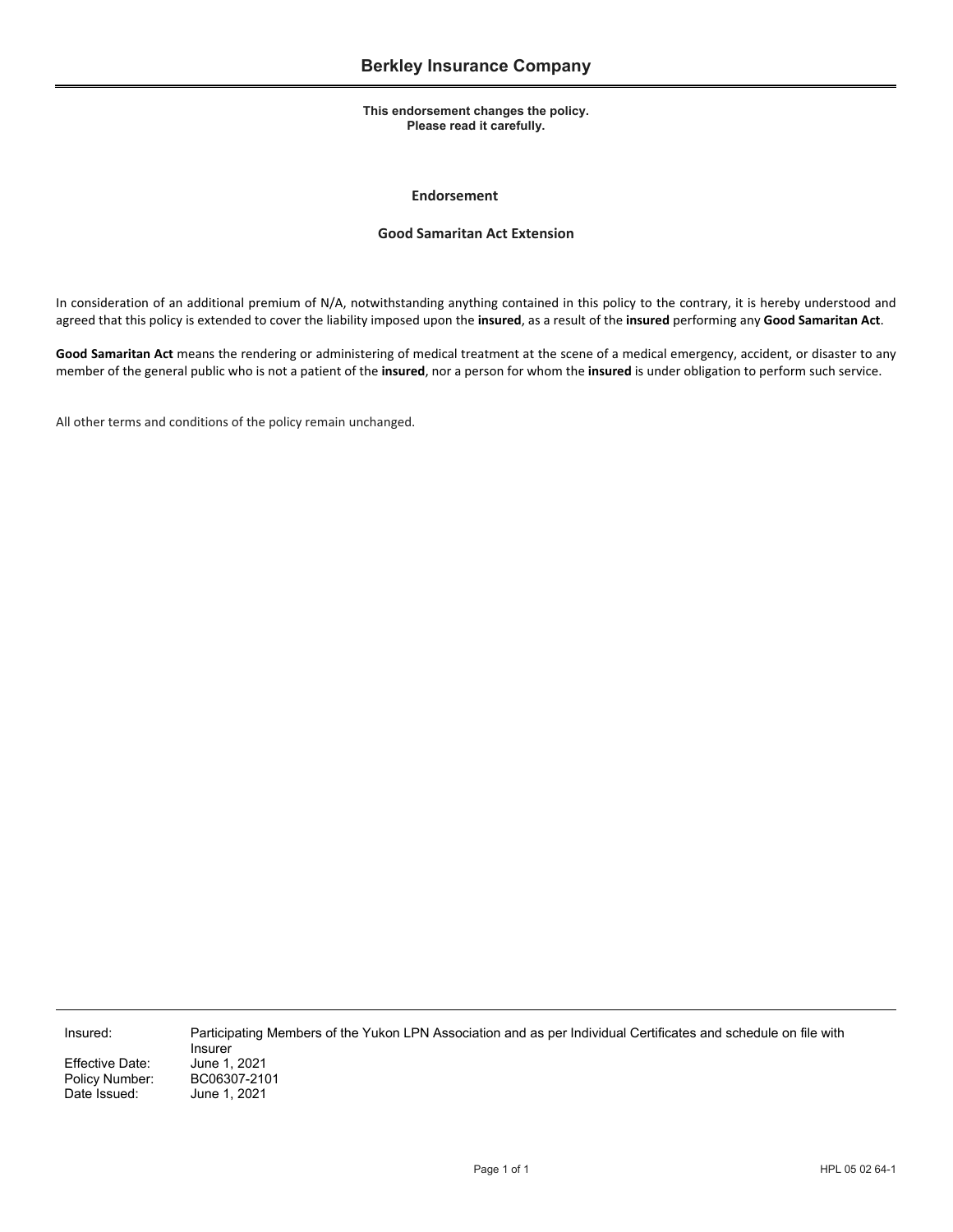## **Endorsement**

## **Libel and Slander Extension (From Professional Services)**

**SECTION VI. EXCLUSIONS, M.** is amended by the addition of the following:

This exclusion does not apply libel or slander that result from the **insured's professional services**.

All other terms and conditions of the policy remain unchanged.

Effective Date: June 1, 2021<br>Policy Number: BC06307-210 Policy Number: BC06307-2101<br>Date Issued: June 1, 2021

Insurer June 1, 2021

Insured: Participating Members of the Yukon LPN Association and as per Individual Certificates and schedule on file with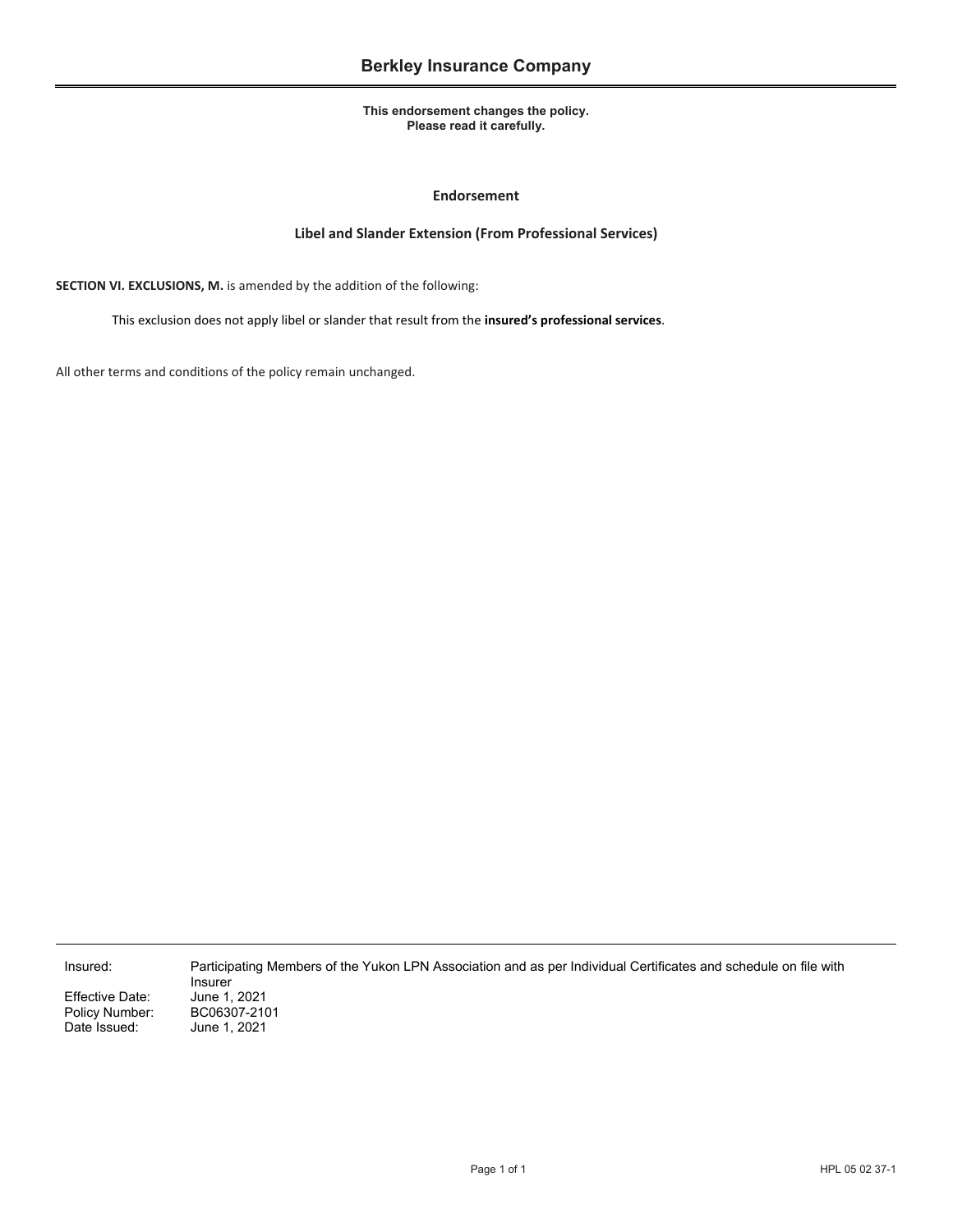## **Endorsement**

## **Loss of Earnings Endorsement**

**SECTION II. DEFINITIONS, E. Claim Expenses, 2.** is deleted in its entirety and replaced by the following:

**2.** All reasonable expenses incurred by the **insured** at our request to assist in the investigation or defense of a **claim**, including actual loss of earnings up to \$750 a day because of time off from work.

All other terms and conditions of the policy remain unchanged.

Effective Date:<br>Policy Number: Policy Number: BC06307-2101<br>Date Issued: Iune 1 2021

June 1, 2021

Insured: Participating Members of the Yukon LPN Association and as per Individual Certificates and schedule on file with Insurer<br>June 1, 2021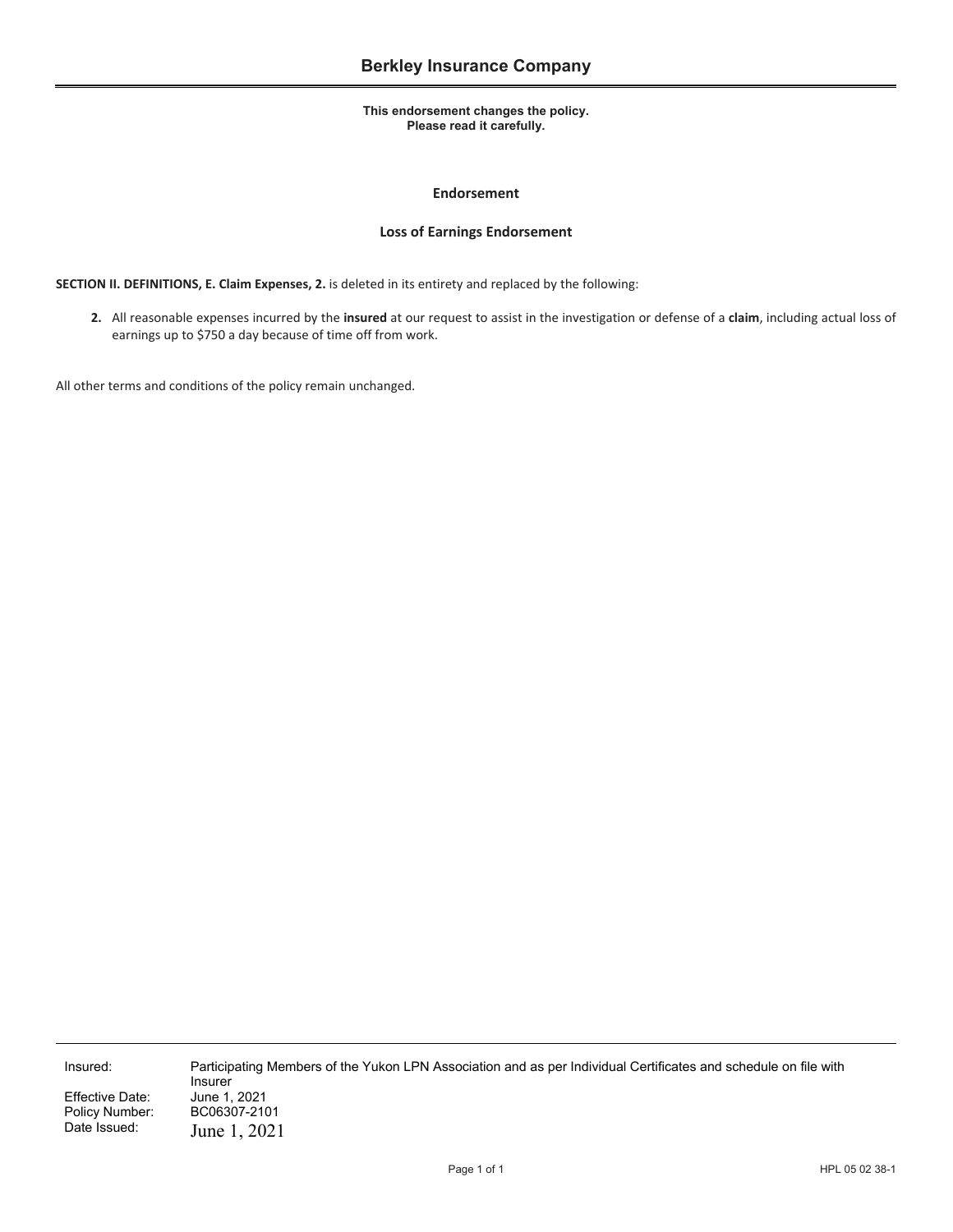### **Endorsement**

# **Out of Country Extension**

In consideration of an additional premium of N/A, it is hereby understood and agreed that the policy is amended as follows:

**SECTION V. POLICY TERRITORY** is amended to include the following:

This policy applies to **professional incidents** anywhere in the world if the **claim** is first brought and continuously maintained against the **insured** in Canada or the United States of America, and the **claim** is based upon or arises from the **insured** providing their **professional services** while travelling outside of Canada for the purpose of:

- a. Accompanying patients on trips;
- b. Attending academic courses; or
- c. Participating in professional exchange programs.

This Out of Country extension only applies for ninety days following the date the **insured** leaves Canada.

All other terms and conditions of the policy remain unchanged.

Policy Number:<br>Date Issued:

Insurer<br>June 1, 2021 Effective Date: June 1, 2021<br>Policy Number: BC06307-2101 June 1, 2021

Insured: Participating Members of the Yukon LPN Association and as per Individual Certificates and schedule on file with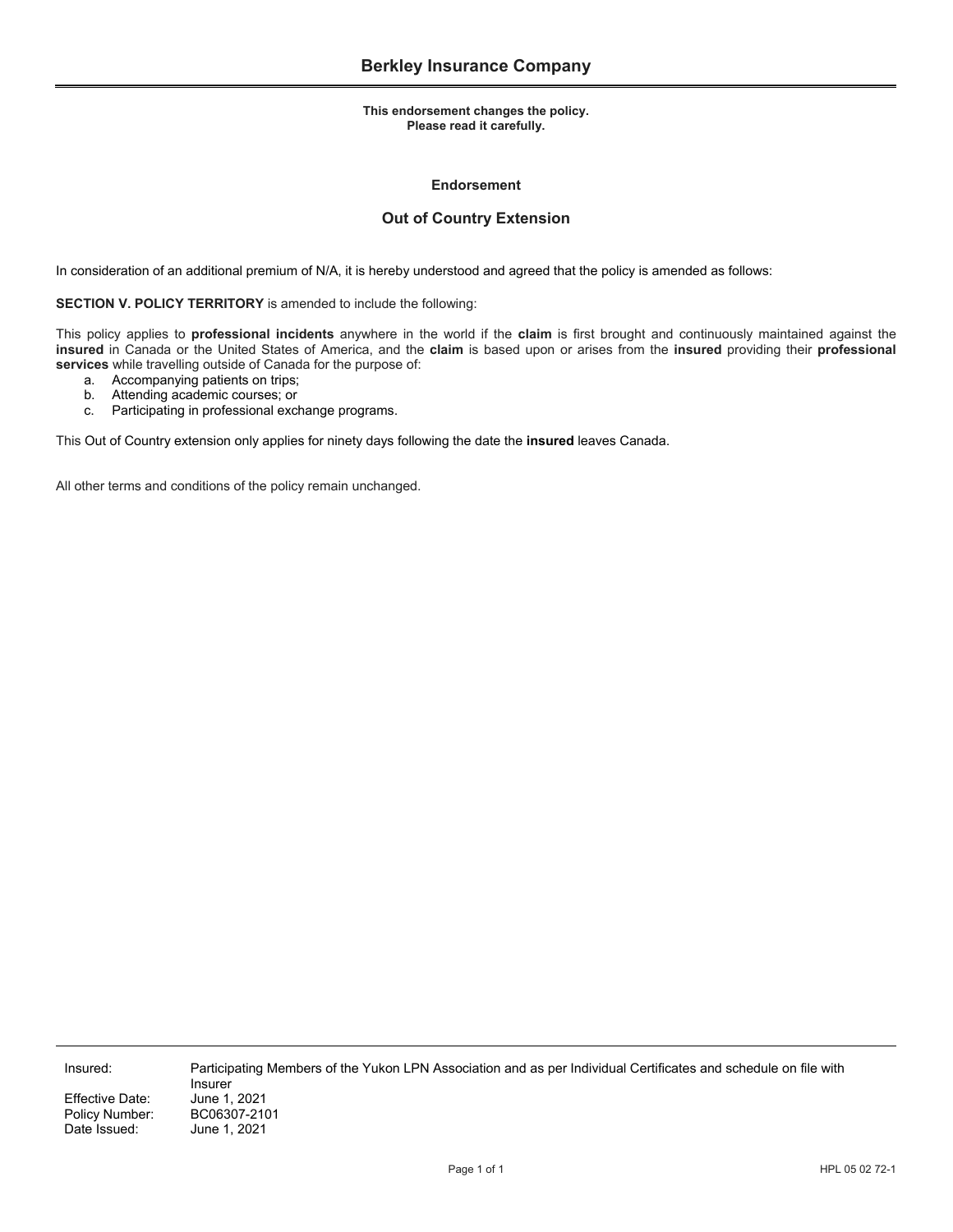# **Therapy and Counseling Extension**

In consideration of an additional premium of N/A, it is hereby understood and agreed that we will pay the cost of therapy and counseling services which are provided to a sexually abused patient when an **insured** has been found to be at fault under civil, criminal or regulatory college proceedings.

Coverage provided by this extension shall be subject to the following conditions:

- 1. The coverage provided by this extension is subject to a maximum limit of \$25,000 per **insured Aggregate Per Policy Period**, which is the most the Insurer will pay for any costs as defined above.
- 2. A nil deductible applies to this extension; however payments under this extension are part of and will erode the Limits of Liability.

All other terms and conditions of the policy remain unchanged.

Policy Number:

Insured: Participating Members of the Yukon LPN Association and as per Individual Certificates and schedule on file with Insurer Effective Date: June 1, 2021<br>Policy Number: BC06307-2101 Date Issued: June 1, 2021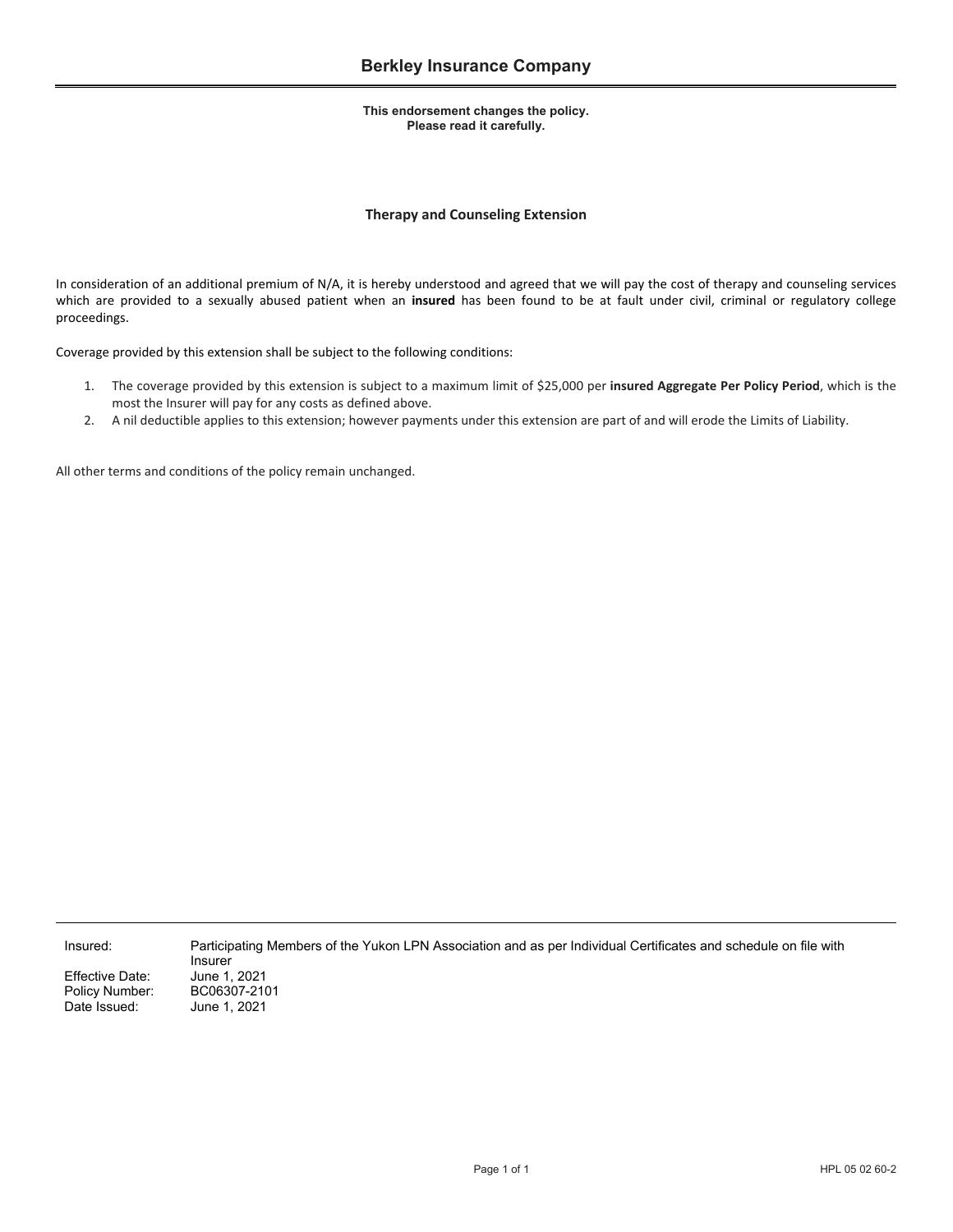# **Spam Exclusion Endorsement**

**SECTION VI – EXCLUSIONS,** is amended by the addition of the following:

Any **claim** arising from or allegedly arising from unsolicited dissemination of any communication to multiple actual or prospective customers of the **insured** or any third party, including, but not limited to, actions brought under the Telecommunications Act or any federal, provincial, or state anti-spam statutes or similar law or regulation relating to a person's or entity's right of seclusion or protection of privacy.

All other terms and conditions of the Policy remain unchanged.

Insured: Participating Members of the Yukon LPN Association and as per Individual Certificates and schedule on file with

Effective Date: June 1, 2021<br>Policy Number: BC06307-210

Insurer Policy Number: BC06307-2101<br>Date Issued: June 1, 2021 June 1, 2021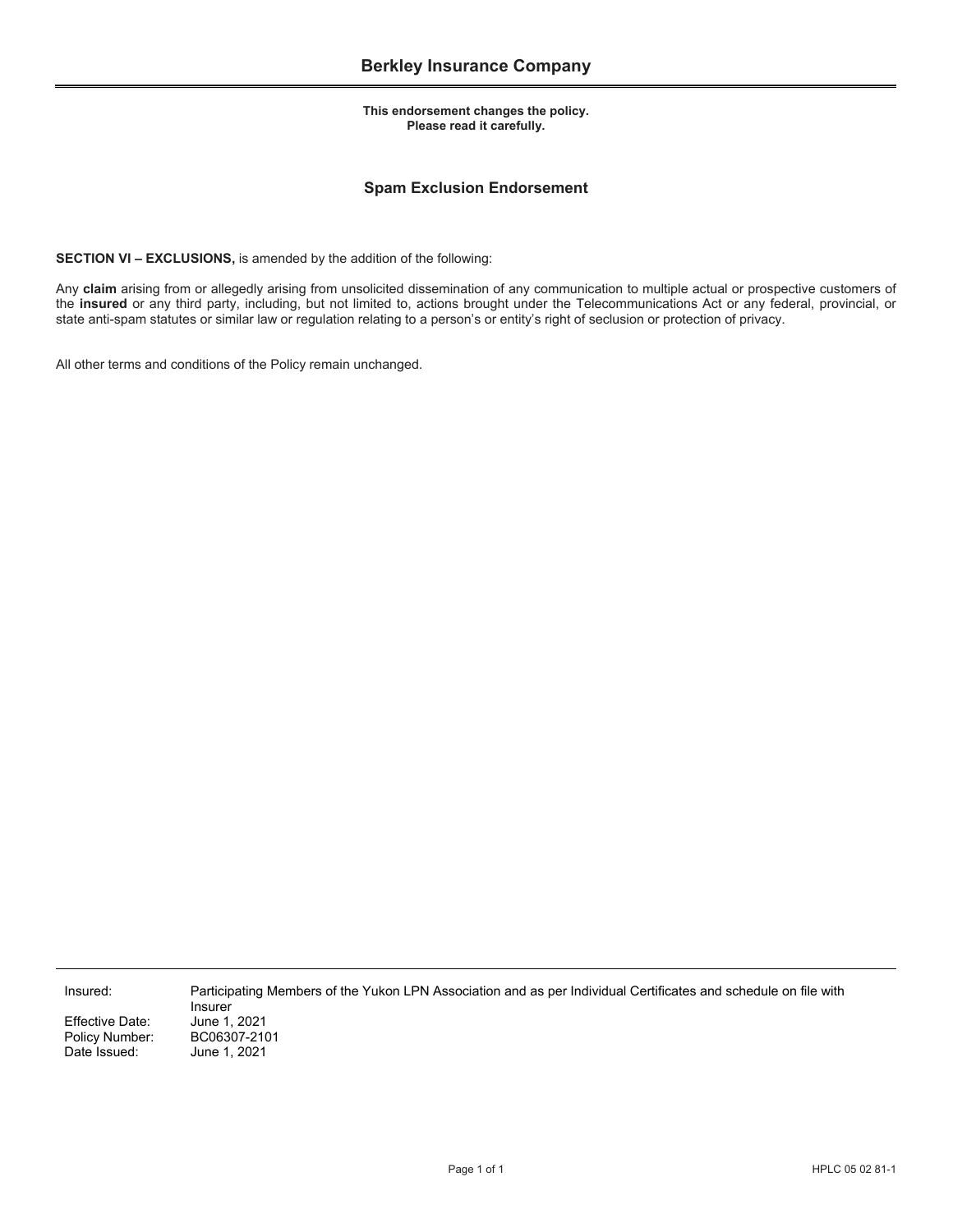## **Subpoenaed to Appear Extension**

In consideration of an additional premium of N/A, it is hereby understood and agreed that we will reimburse the **Named Insured** for all costs incurred in obtaining legal representation or advice when an **insured**:

- 1. Has been subpoenaed to appear before a legally constituted tribunal in Canada; or
- 2. Has been subpoenaed to appear before a review committee formed by virtue of any provincial health legislation or before any court called upon to adjudicate an infraction envisioned under such legislation; or
- 3. Has been subpoenaed to appear as a witness in an incident relating to his / her profession.

Coverage provided by this extension shall be subject to the following conditions:

- 1. The coverage provided by this extension is subject to a maximum limit of \$50,000 per **policy period**, which is the most the Insurer will reimburse the **Named Insured** for any costs as defined above.
- 2. A nil deductible applies to this extension, however payments under this extension are part of and will erode the Limits of Liability.

All other terms and conditions of the policy remain unchanged.

Insured: Participating Members of the Yukon LPN Association and as per Individual Certificates and schedule on file with Insurer BC06307-2101

Effective Date: June 1, 2021<br>Policy Number: BC06307-210 Date Issued: June 1, 2021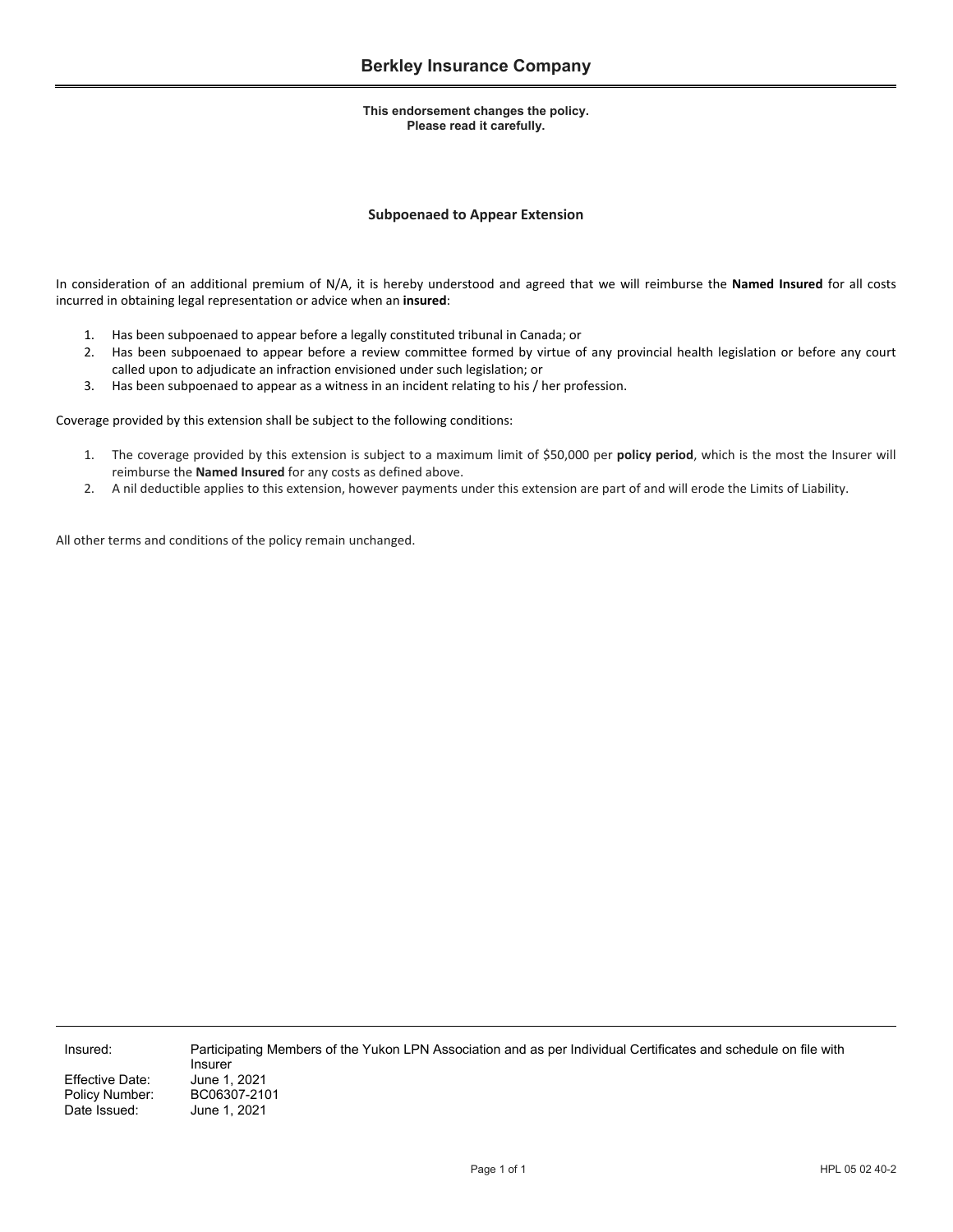### **Endorsement**

## **Data Breach Exclusion**

**SECTION VI. EXCLUSIONS**, **T.** is deleted in its entirety and replaced by the following:

- **T.** This insurance does not apply to any liability, loss, cost, expense, damages, injury arising directly or indirectly out of any actual, alleged, or threatened:
	- **1.** unauthorized access to, alteration of, or use of any **Computer System** or **Electronic Data**;
	- **2.** denial of service attack upon or directed at any **Computer System**;
	- **3.** malicious use of computer code or any computer virus created or transmitted by, or introduced into any **Computer System**;
	- **4.** theft of, dissemination of, publication of or disclosure of any **Electronic Data** consisting of a person's or organization's confidential or personal information; or
	- **5.** theft of, loss of, loss of use of, corruption of, damage to, disruption of, or inability to access or alter **Electronic Data**,

regardless of any other cause or event that contributes concurrently or in any sequence to the liability, loss, cost expense, damages, injury.

As used in this exclusion, **Computer System** means computer software, hardware and firmware and associated input and output devices (including wireless and mobile devices), data storage and data processing devices, networking equipment and backup facilities, including cloud computing devices and facilities.

**Electronic data** means information, knowledge or programs recorded on, stored on, created or used on, or transmitted to or from a **Computer System**.

All other terms and conditions of the Policy remain unchanged.

Effective Date: June 1, 2021 Policy Number: BC06307-2101 Date Issued: June 1, 2021

Insured: Participating Members of the Yukon LPN Association and as per Individual Certificates and schedule on file with Insurer